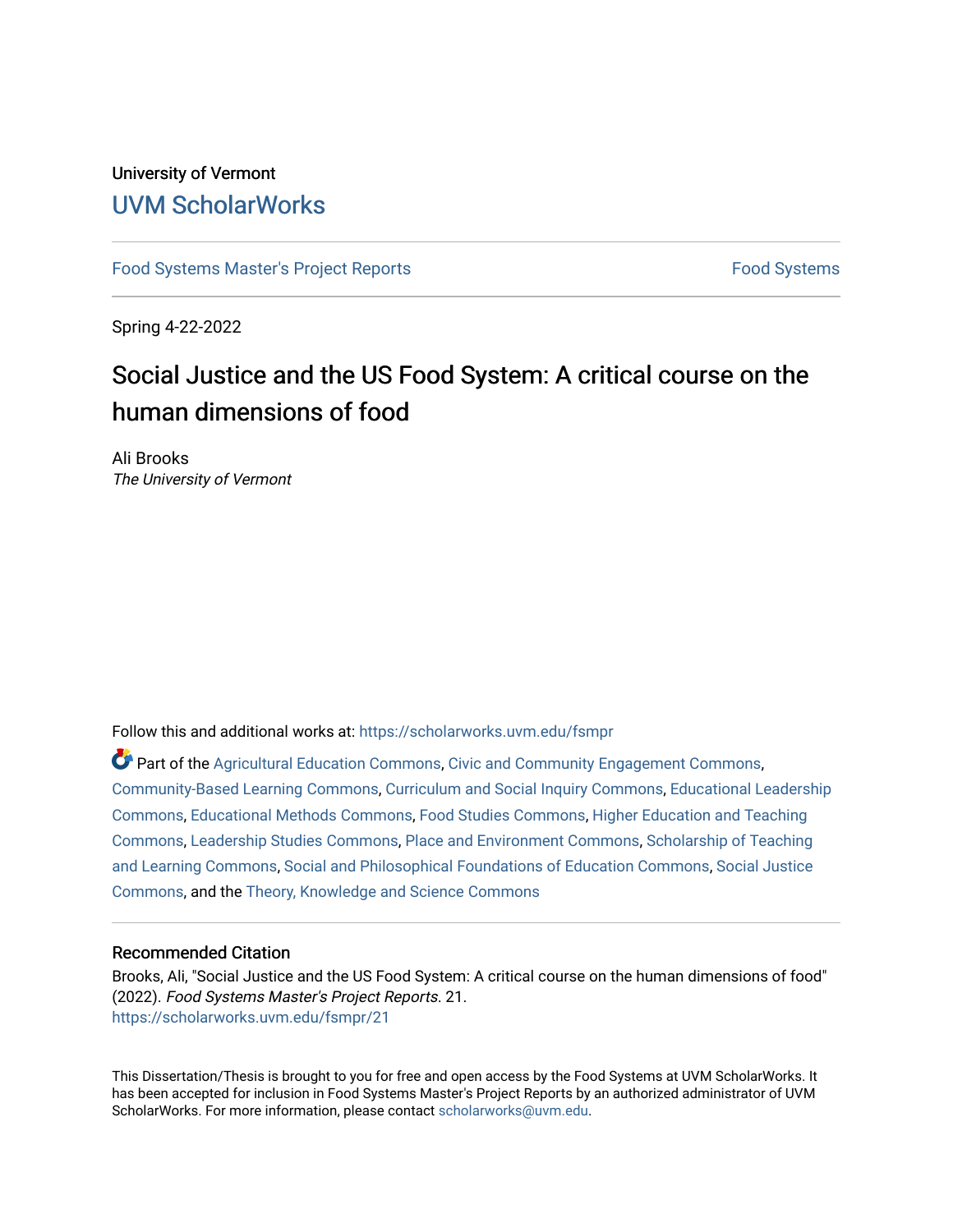# *Social Justice and the US Food System*

A critical course on the human dimensions of food

**Ali Brooks** 

April 2022

Food Systems | The University of Vermont

COMMITTEE MEMBERS: Teresa Mares (Faculty Advisor) Nancy Welch Vic Izzo

In partial fulfillment of the requirement for the degree of Master of Science in Food Systems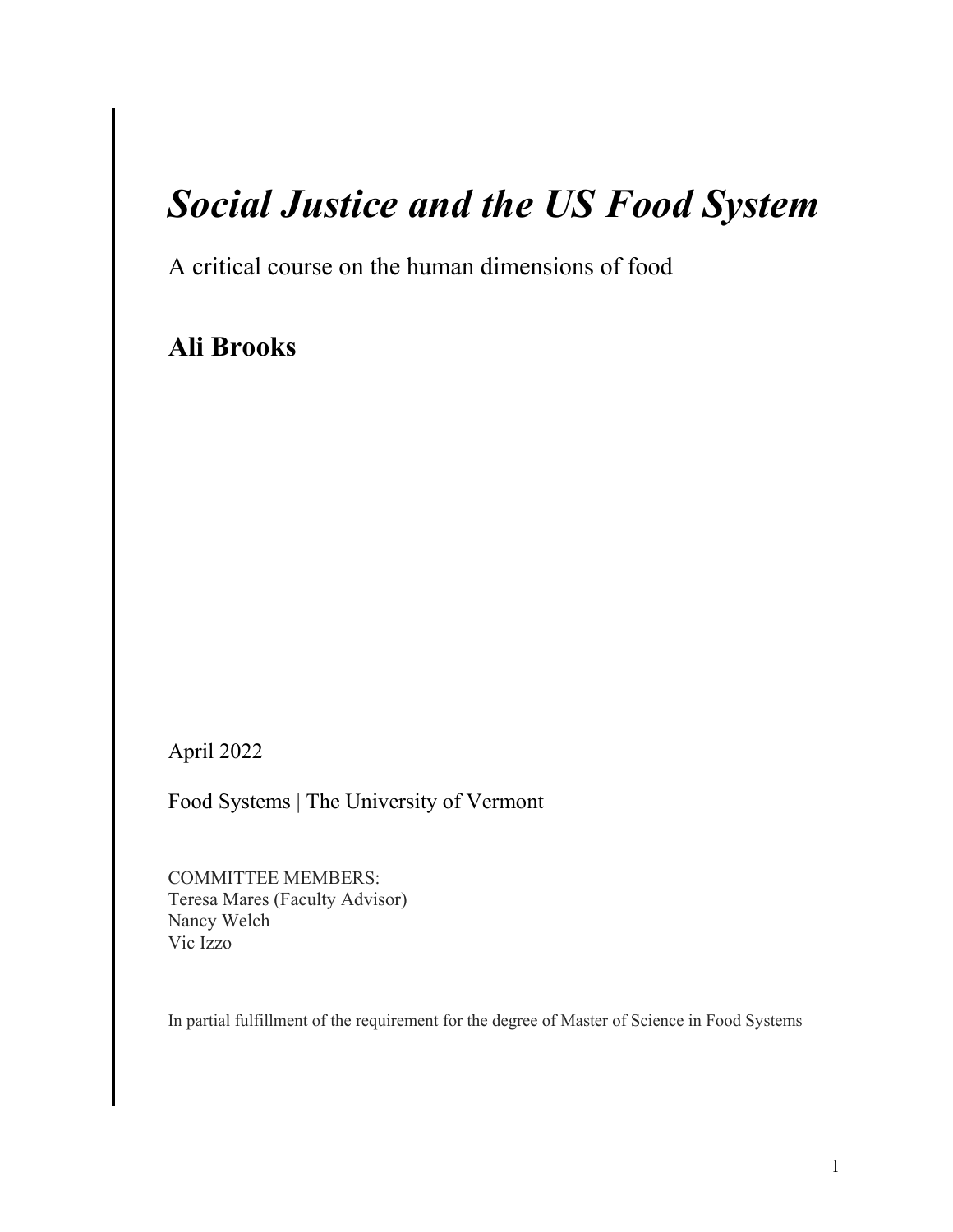Social Justice and the US Food System:<br>A critical course on the human dimensions of food

### **Table of Contents**

| Interdisciplinarity, critical theory, and experiential education in conversation  14 |  |
|--------------------------------------------------------------------------------------|--|
|                                                                                      |  |
|                                                                                      |  |
|                                                                                      |  |
|                                                                                      |  |
|                                                                                      |  |
|                                                                                      |  |
|                                                                                      |  |
|                                                                                      |  |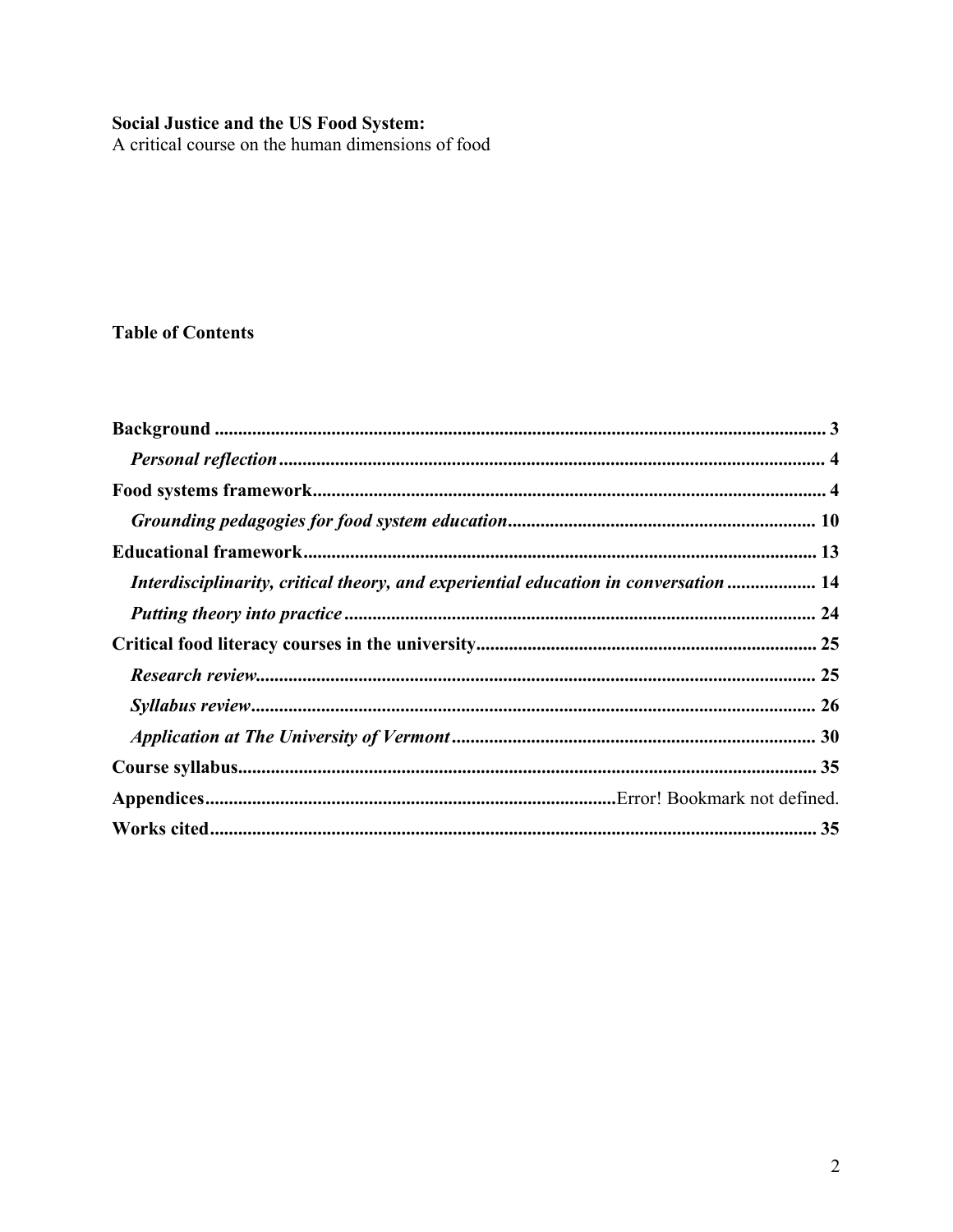#### <span id="page-3-0"></span>**Background**

Our world is made up of overlapping political, environmental, and economic spheres that engender social injustice and inequality. Though separate societal issues can seem divergent and unconnected, they are all linked together by one universal necessity: food. Because everyone eats, everyone is connected to—and dependent on—food and the systems that govern it. However, the impacts of our industrial food system are not felt equally among people who hold different positions of power within it.

Today's industrial food complex operates on the capitalist principle of profit accumulation through exploitation, commodification, and extraction. This set of relations is not defined by scale or location, but by the characterization of food as a commodity within the constraints of a capitalist society. Indeed, many local, organic, or other seemingly "alternative" food systems are often rife with the same social justice problems as those controlled by transnational corporations (Holt-Giménez, 2018). This industrial food regime is a microcosm that reflects the mechanisms by which systems of power operate in society writ large.

This master's project proposes an undergraduate course that leverages the combined power of food and education to study social justice through a food systems lens. It aims to demonstrate that education about food can a pivotal tool for understanding complex systems and addressing the social inequities that infuse not just the food system, but social structures more broadly. This course, titled "Social Justice and the US Food System," foregrounds a critical examination of the human dimensions of food. It explores the inequities embedded in how food is produced, distributed, and accessed, as well as the ways that people work to resist, disrupt, and transform systems of injustice.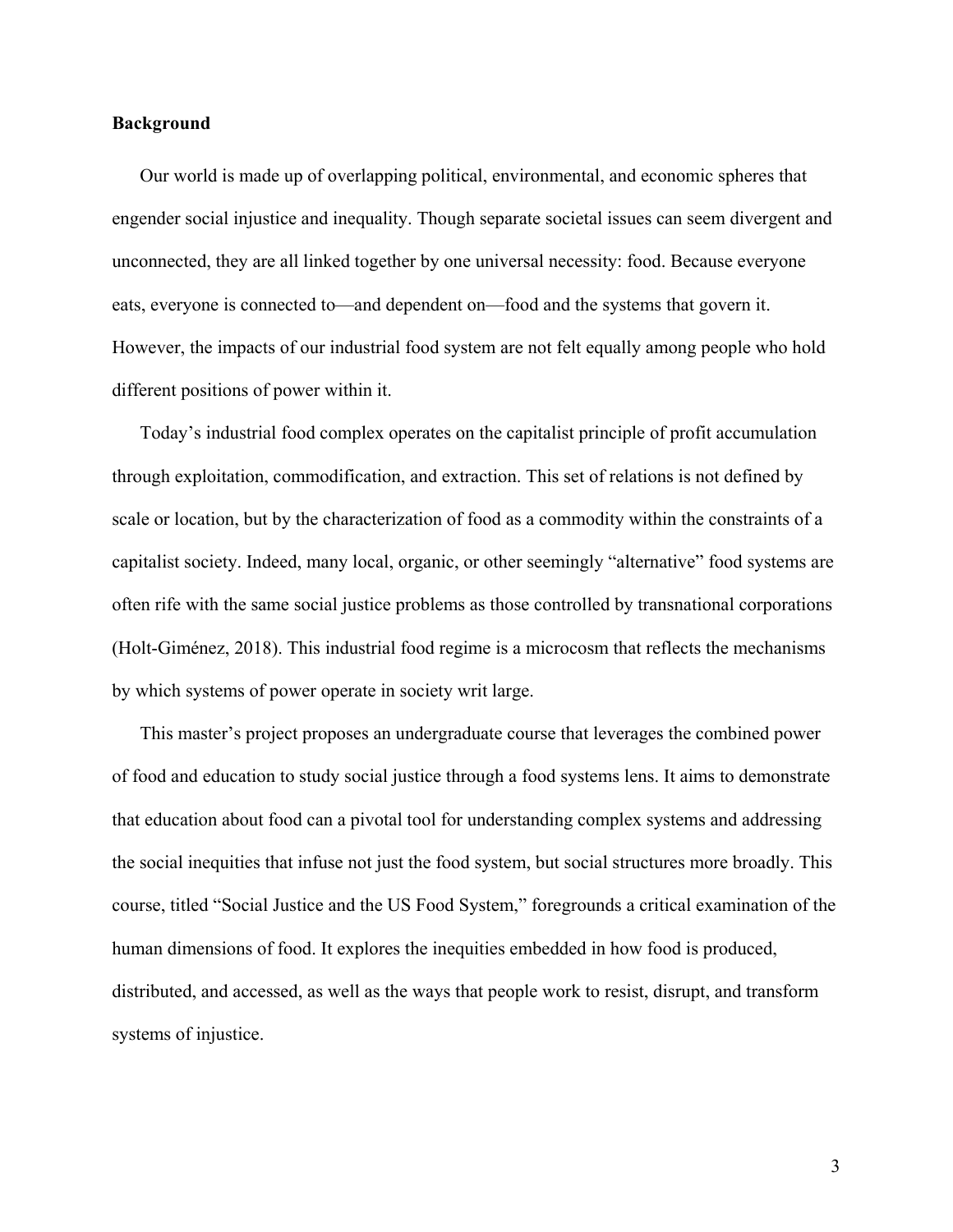#### <span id="page-4-0"></span>*Personal reflection*

Working in both food systems and education has led me to find compelling connections between the two fields, which I explore in "Social Justice and the US Food System." This project reflects my belief that a critical, experiential, and interdisciplinary pedagogy holds powerful potential for transformational learning when applied to a food systems course that centers social justice. I have been influenced by theoretical frameworks from my work in both education and food systems in scaffolding this curriculum. The emerging field of critical food literacy has inspired me to pursue food education as a leverage point for social change. Theory and practice from my educational work in critical pedagogy, experiential and place-based education, and interdisciplinary inquiry also guide my work in designing this course.

#### *Teaching influences*

My experiences as a teacher have largely taken place in nontraditional settings. This particular background informs both the practical and philosophical qualities of "Social Justice and the US Food System." I gravitated towards education while working as an outdoor educator and guide, as I began to see a connection between experience-based learning and personal growth in my students that transcended the concrete skills they were acquiring. This realization—and my growing curiosity—led me to pursue experiential education more directly.

I was introduced to the foundations of experiential praxis while teaching for a hiking-based environmental education program. My goal as an educator was to build curriculum that allowed students to personally connect with their surroundings, and to explore the landscape as a place where scientific concepts could come to life. To many students, the wilderness environment in concert with physical challenges served to stretch their comfort zones personally as well as academically.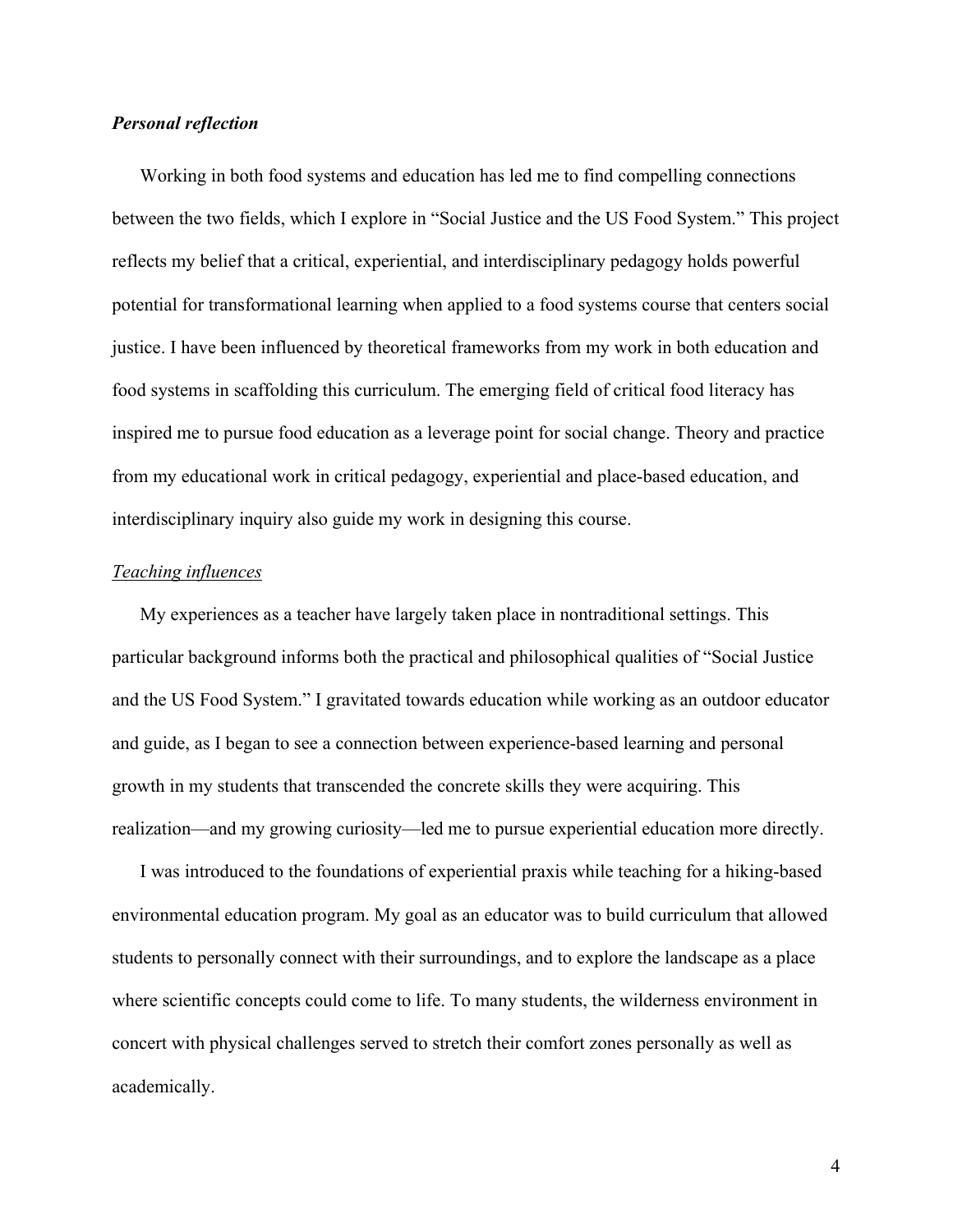My work as a teacher for an experiential semester school challenged me to further refine and apply my teaching philosophy. The school's academically rigorous nature allowed me to cultivate a pedagogical practice while moving through a place-based curriculum with a small cohort of students. I explored a host of strategies to position students for deep critical inquiry into their social, political, and physical surroundings. In particular, I found that providing academic context through primary and secondary sources, assigning critical thinking projects, pairing practical experiences to ground and/or complicate dominant narratives, and including interdisciplinary perspectives on an issue or place coalesced into a powerful method for encouraging intellectual growth and social-emotional development.

More recently I have worked to translate these practices into classroom-based environments—first at an independent high school, and now at The University of Vermont. Despite a shift in setting and methodology, however, the core principles of my teaching philosophy remain unchanged. I aim to infuse the pedagogy, structure, and practices of "Social Justice and the US Food System" with elements from my background in alternative education models.

#### *Guiding philosophy*

This project reflects the ideology that education is an intrinsically political undertaking. While it has the power to interrupt systems of injustice, it also holds the power to reify and further entrench those systems. Education is complicit in oppression when it subscribes to a dominant narrative without examining what perspectives are missing or silenced (J. D. Anderson, 2015; Jervis, 1996; Ladson-Billings, 2017; Lardier et al., 2020). Often, the voices that are excluded represent oppressed and exploited peoples who have engaged in struggle throughout history. Education that omits this discourse erodes the legacy of organized social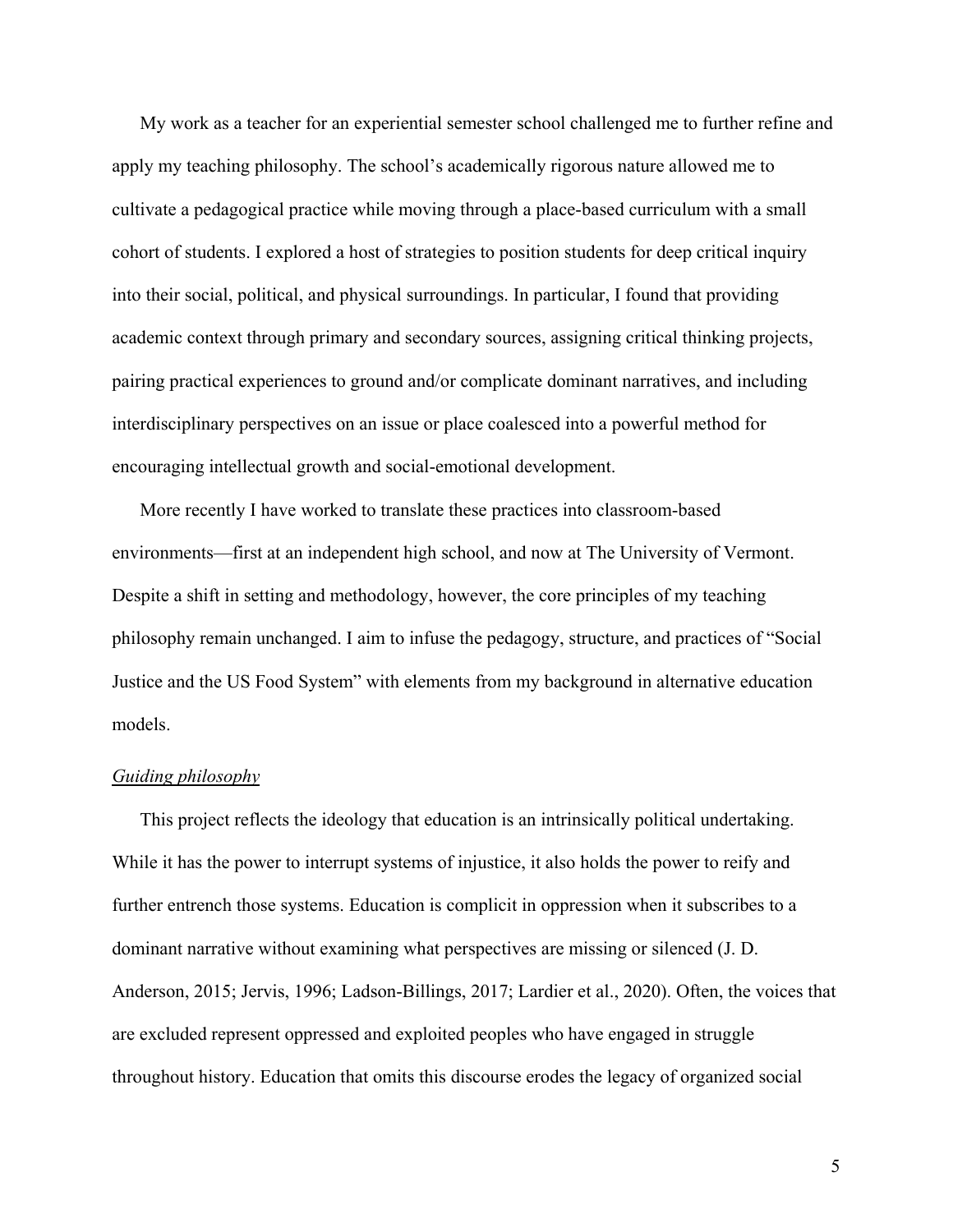movements, and separates would-be changemakers from histories of resistance (Scott, 2004;

Yosso, 2005).

Understanding that it cannot be neutral, I situate "Social Justice and the US Food System" as aspiring to liberatory education through rigorous critical inquiry. Any attempt at objectivity places my curriculum in service of oppressive systems of power by default; rejecting that outcome requires an intentional embrace of the value-laden nature of transformative education. Indigenous scholar Sandy Grande (2010) captures this ideology:

Insofar as the project for colonialist education has been deeply informed by the social, economic, and political policies of US imperialism, an education for decolonization must also make no claim to political neutrality and engage analysis and social inquiry that troubles the capitalist, imperialist aims of unfettered competition, accumulation, and exploitation. Toward such aims the principles of critical pedagogy are clearly relevant. In particular, its foregrounding of capitalist relations as the axis of exploitation helps to frame the history of the colonized as one of dispossession and not simply cultural oppression. (p. 202-203)

I am especially cognizant of Grande's challenge "to act as [an] agent of transgression, posing critical questions and engaging dangerous discourse" (p. 203) as curator of this course. Food systems are entrenched in—and serve to shape—the political-economic landscape, necessitating that this syllabus centers a critique of the capitalist mode of production and the human exploitation on which it depends.

I seek to amplify (without co-opting) the voices, actors, and narratives that expose systemic injustice through lived experience, and to facilitate connection between those realities and the contextual apparatus in which they exist. This means mapping individual stories onto a backdrop of the social histories, political constraints, and economic forces that help to shape those stories. In this way, I hope to engage students with the work that transgresses and transforms systems of power. I draw on a wealth of authors, rhetors, activists, practitioners, and changemakers whose works have contributed to my own critical education. The combined voices of these food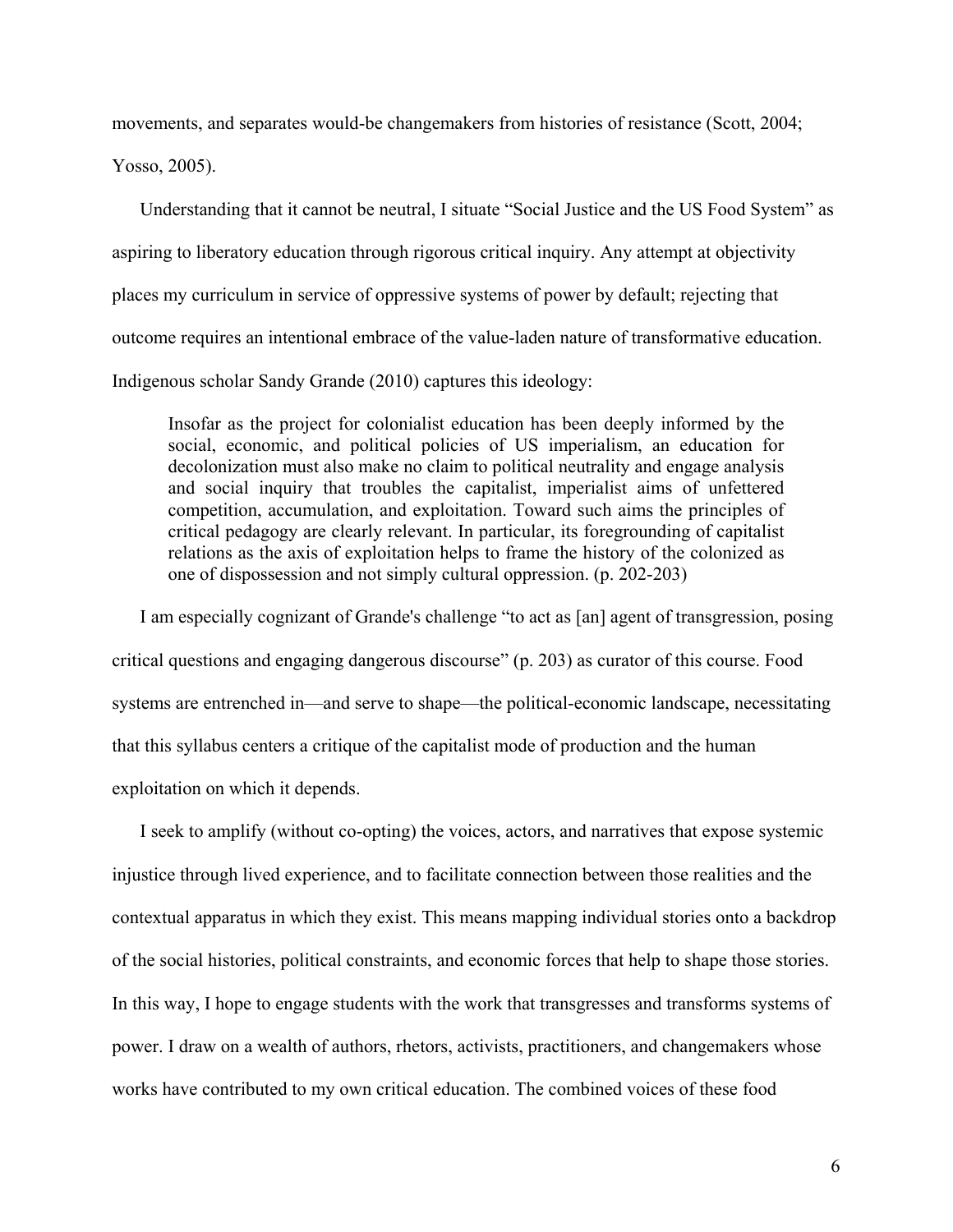systems actors elevate the perspectives of those who are marginalized within the US industrial food complex.

This course pushes back against the idea that food is neutral, its systems of production inevitable, and its history apolitical. Rather, the US food system—like every human system—is steeped in a history of racism, heteronormativity, patriarchy, ableism, human exploitation, dispossession, and colonization. Through this guiding lens, a critically conscious understanding of the food system's human dimensions emerges—along with the possibility of imagining a radically different future.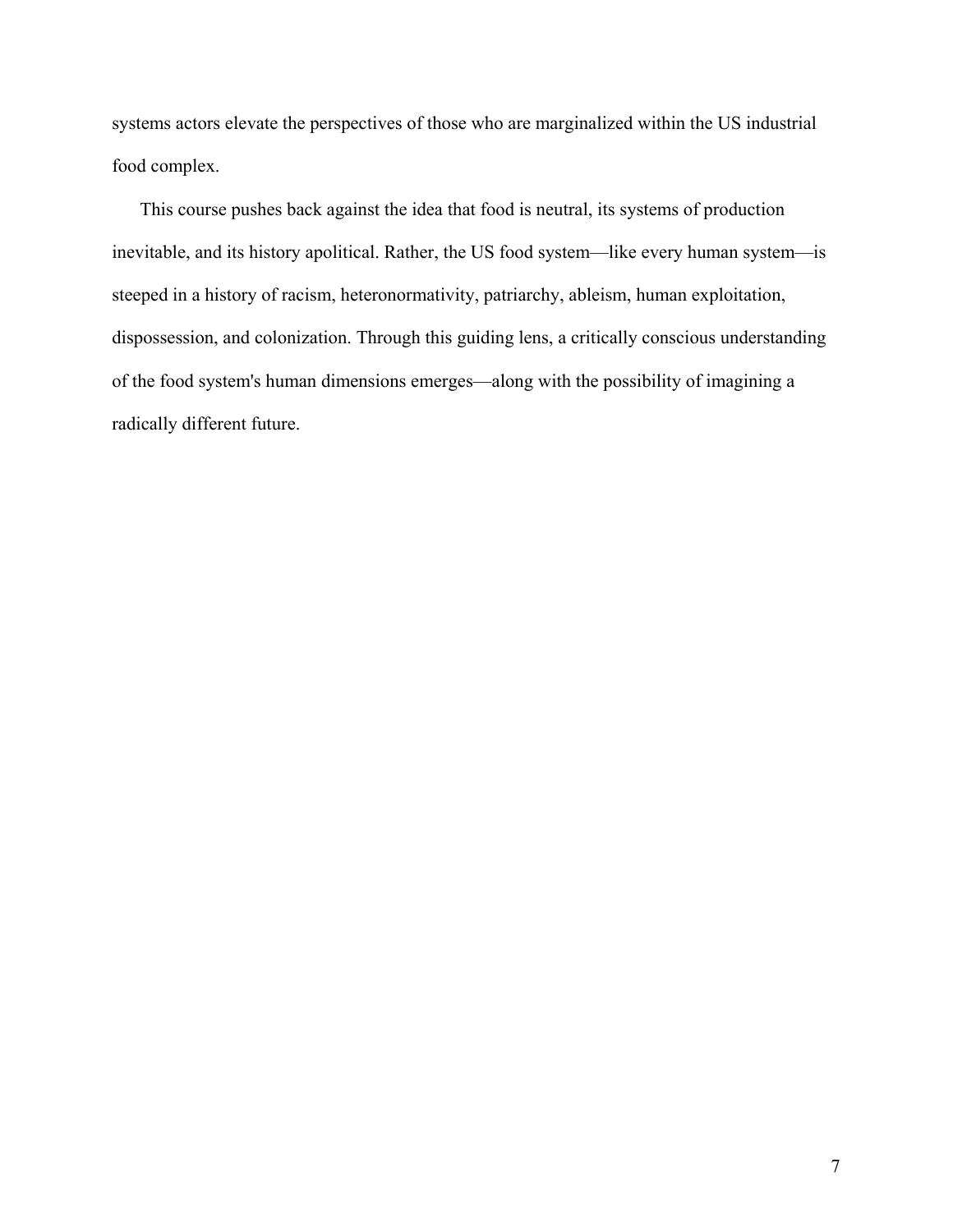#### **Food systems framework**

There is a growing body of research in the food systems field that suggests educational projects can be a pivotal tool for students to build understanding about complex issues and address challenges facing food systems today (Clark et al., 2013; Francis et al., 2011). Furthermore, this model of critical education holds the potential to spark transformative societal change beyond the food system alone (Lieblein & Francis, 2007; Parr et al., 2007; Sumner, 2013). These projects are compelling for their potential to create a paradigm shift in food education, and provide the foundation on which I aim to build the syllabus for "Social Justice and the US Food System."

However, despite the emergence of critical food literacy as a tool for transformative learning, mainstream food education models often shy away from this approach (Powell & Wittman, 2018; Yamashita & Robinson, 2016). Instead, many farm-to-school and classroom gardening initiatives turn to curriculum and ideology that focus on individual choice while advancing the neoliberal logic that more knowledge about food quality and cultivation leads to better nutritional choices, and therefore improved health- and education outcomes (Guthman, 2008; Meek & Tarlau, 2016; Rowat et al., 2019). By divorcing food curricula from the sociopolitical and economic contexts that shape existing food systems, however, schools implicitly preserve the power structures that create poor outcomes in the first place (Wever et al., 2015).

For example, teaching a student about the importance of a diet that includes fresh fruits and vegetables has little impact if that student's access to food is through a convenience store that does not sell produce. This individualized and apolitical model offers students few options for considering how personal choice may be constrained or shaped by structural forces (Galt et al., 2012; Guthman, 2008). Students are left with a paucity of tools to move the system closer to one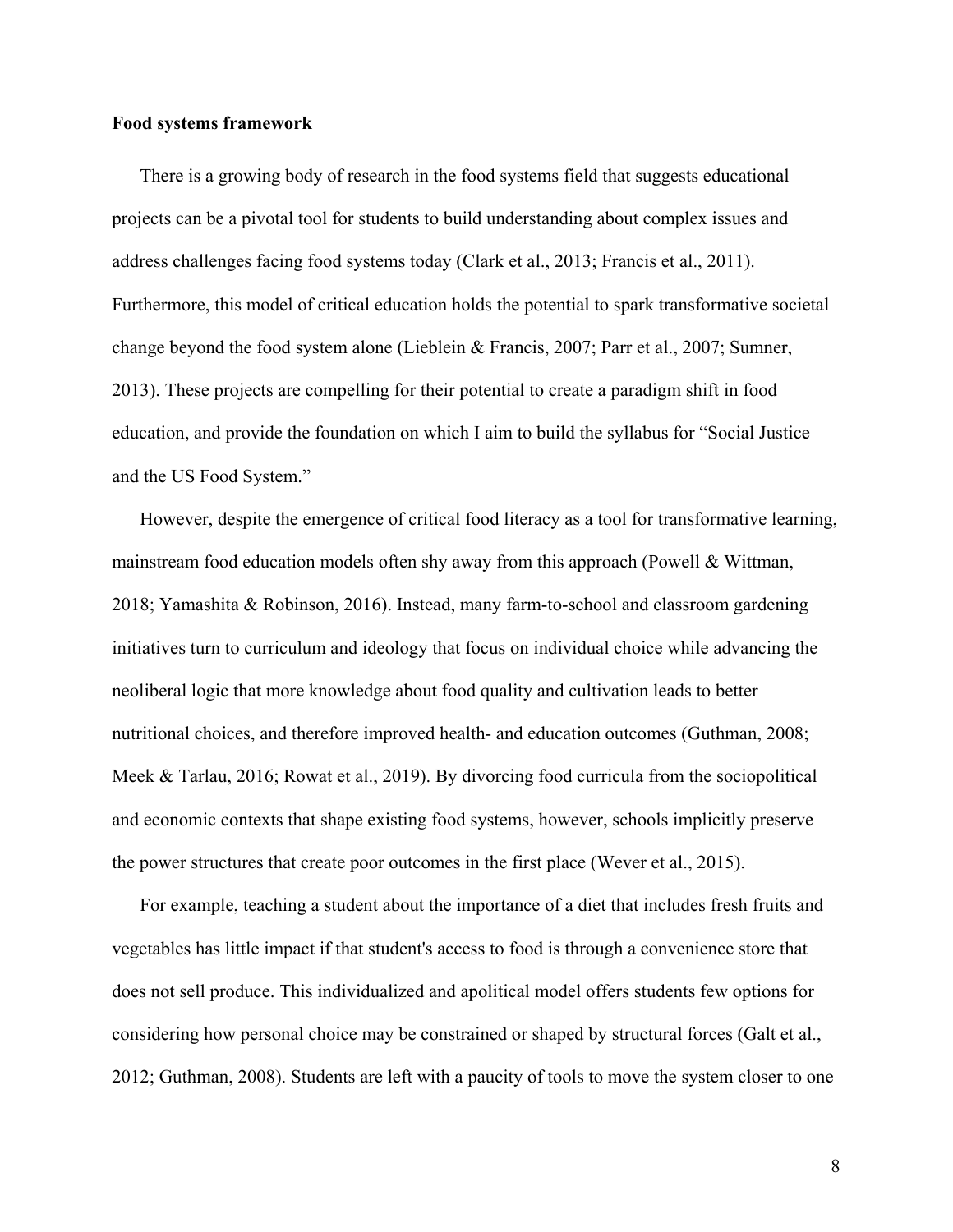that operates on principles of equity, justice, and sustainability. Moreover, when critical analysis of the food system does occur in school settings, it often overlooks the human condition in favor of an emphasis on environmental and animal rights problems (Sumner, 2013; Sutter et al., 2019).

This construct illustrates a failure to capture the potential power of food education as a deep leverage point for transformative change (Meadows, 1999). Very little attention, for example, is given to the welfare of people who produce food. This is problematic given that food systems workers are among the most vulnerable populations in the US workforce (Alkon & Guthman, 2017; Food Chain Workers Alliance, 2012; Holmes, 2019; Holt-Giménez, 2018). There exists a stark disconnect between the substandard conditions that many food systems workers—many of whom are Black, Indigenous, and people of color (BIPOC), undocumented, poor, or otherwise marginalized—in the US endure, and the vital role they play in the industrial food complex (Padilla et al., 2014).

I address this gap by exploring a model of education that critically examines how our dominant food systems—including the agro-industrial complex *and* many of the seemingly better options available—are enmeshed with social injustices (Born & Purcell, 2006; Gray, 2013; Guthman, 2008). This project also aims to highlight just alternatives that take up dual issues of food and society as two parts of one complex system.

The literature shows that many scholars and researchers recognize the potential in this values-based and critical approach. For example, in a study analyzing the politics of Japanese food literacy programs, researcher Aya Kimura (2011) argues that curriculum must highlight structural injustices tied to race, gender, and class in order to allow students to situate today's system in its historical context. At the University of Buffalo, John Burdick (2014) introduces the following framework based on a case study of his undergraduate class about soul food: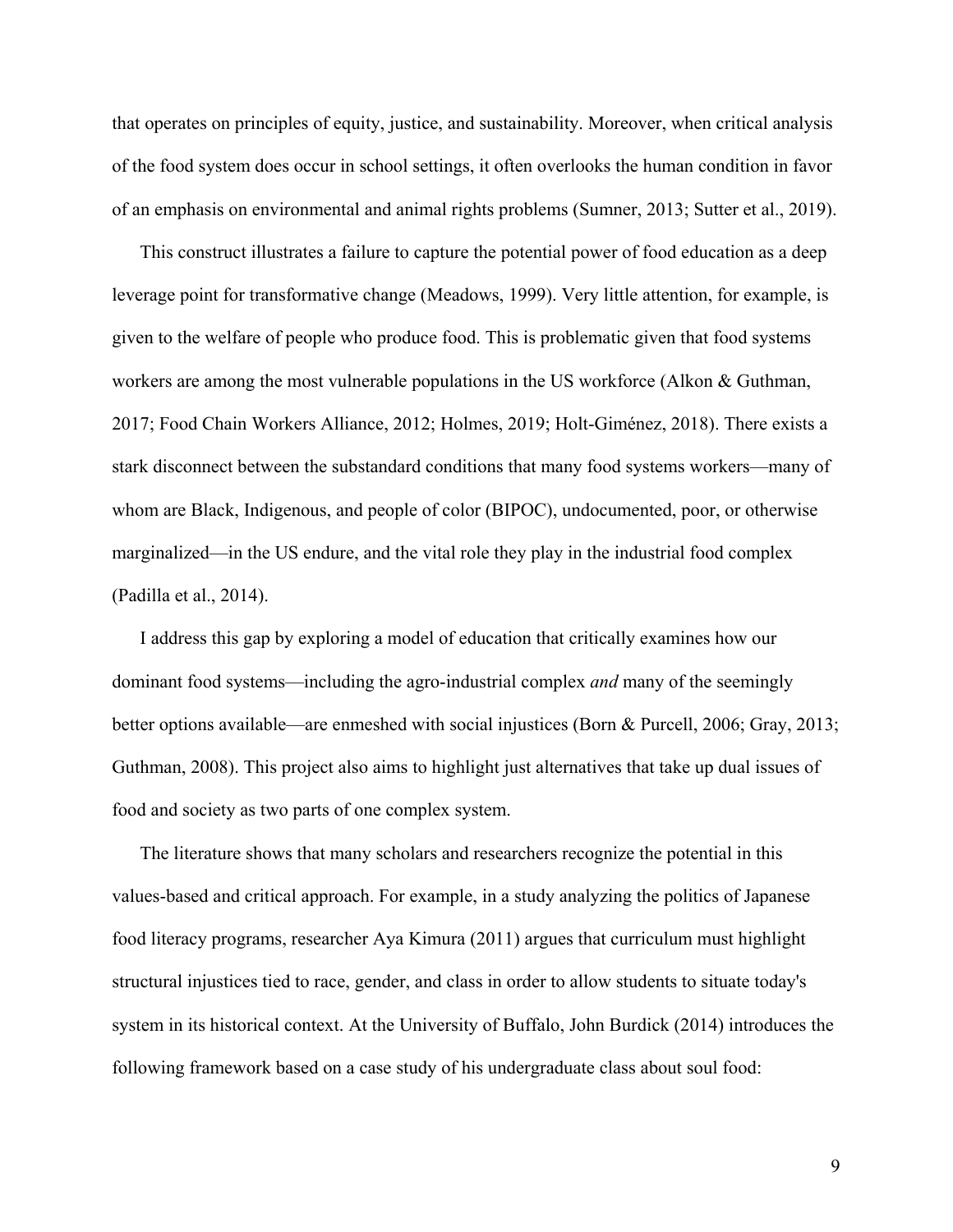We must fundamentally rewrite and reshape the very foundations of our food pedagogy to foreground the ways by which the food system is and always has been driven by the exploitation of bodies of color, the forced removal of Indigenous peoples from their homelands, and the ways by which food access continues to be predicated on systems of power that perpetuate racial genocide. This must be accomplished…by fundamentally grounding our food curriculums in the racialized history of the American food system. (p. 24)

Scholars pursuing this work propose a theoretical foundation that weaves together disciplinary features of critical education and food studies. I argue that food education must shift its focus from personal blame towards a framework that analyzes current food landscapes and imagines better collective alternatives in order to address the overarching social crises that manifest in the dominant US food system (Guthman, 2008; Hilimire, 2016; Parr et al., 2007; Sumner, 2013).

#### <span id="page-10-0"></span>*Grounding pedagogies for food system education*

In his seminal work, *The Pedagogy of the Oppressed*, Paulo Freire (1970) theorizes that all education is a political project that either works to maintain or transform the status quo. He proposes a construct of critical pedagogy that works to make visible structures of power by interrogating multiple viewpoints, posing questions to build knowledge, and empowering students as actors able to challenge sociopolitical and material conditions.

In the context of food systems, scholars David Meek & Rebecca Tarlau (2015) use Freire's ideas to envision a "dialectical process of analyzing the reality of the local food system, linking this local reality to national and international structures that have coproduced this local reality, and helping students come up with creative solutions to transform these realities" (p. 134). The touchstone of this approach is a commitment to confronting systems on a structural level and leveraging social change through a critical examination of the food system in its wider context (Meek & Tarlau, 2016; Valley et al., 2018; Wever et al., 2015; Yamashita & Robinson, 2016).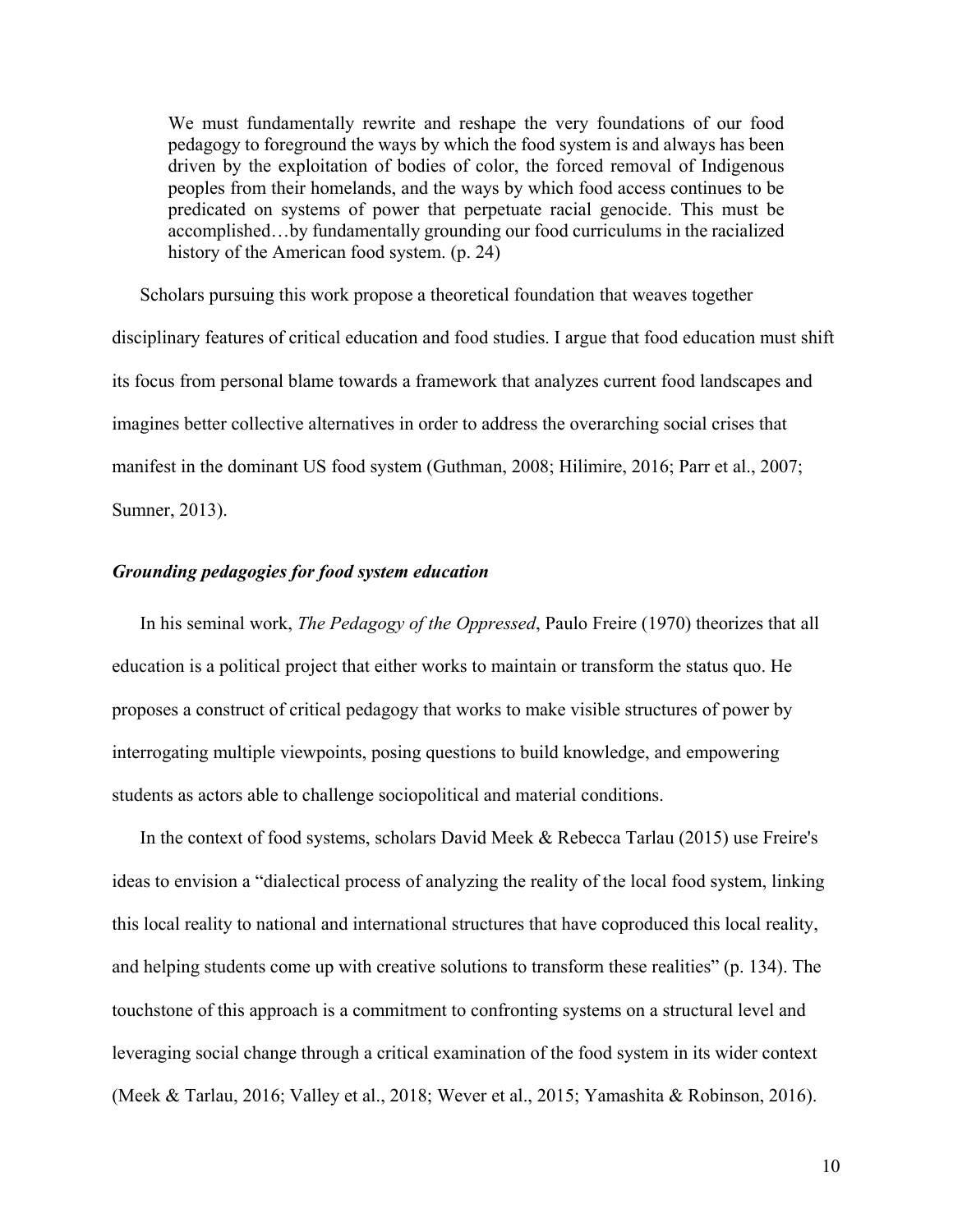#### *Alternative food system paradigms*

The agro-industrial food regime is entrenched in race-, gender- and class-based inequities that stem from a neoliberal capitalist apparatus; therefore, foregrounding alternatives such as food justice, food sovereignty, and agroecology is a powerful challenge to the status quo. Food justice imagines alternative food landscapes that recognize and disrupt oppressive conditions (Burdick, 2014; Sbicca, 2012), while food sovereignty movements explicitly center the right of peoples to hold autonomy over their own foodways—including cultivation, management, and access. Agroecology foregrounds local, indigenous, and embodied knowledge systems to enact practices of ecological science in service of food system transformation for sovereignty and justice (C. R. Anderson et al., 2021; Declaration of the International Forum for Agroecology, 2015). These paradigms assert the right of communities to control the means of production, to define their own food choices, and to adopt ecologically sustainable methods (T. M. Mares, 2019; Sachs, 2013; Windfuhr & Jonsen, 2010).

#### *Values-based learning*

Challenging dominant paradigms requires a values-based approach to learning and teaching about food systems. The purported objectivity of scientific inquiry fails to acknowledge the "value-laden nature of agriculture and food systems generally" (Galt et al., 2012, p. 46), and so is inadequately equipped to prepare students to conceptualize and intervene in complex systems. Educators who withdraw from values-based conversations in favor of an "objective" approach must recognize that even scientific fields are defined by values (Lieblein & Francis, 2007).

As educators Ryan Galt et al. (2012) note in their discussion of undergraduate coursework, "many of us teaching within sustainable agriculture/food systems programs come from scientific traditions in which practitioners are largely silent about the values embodied in their decisions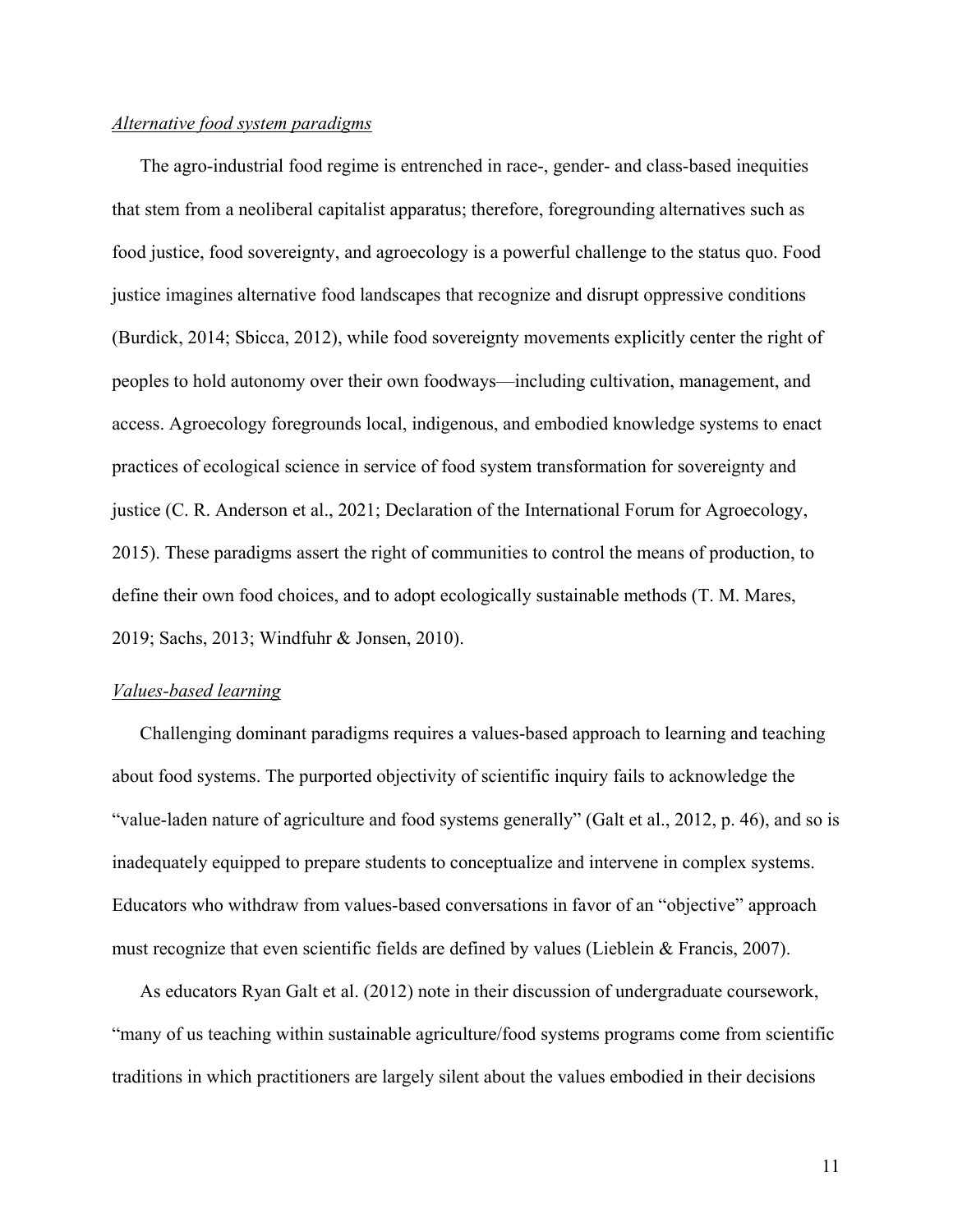and work because they have been trained to see science as a values-free activity" (pg. 44). However, even widely unquestioned constructs such as sustainability are built on ethical considerations of what is to be sustained (Allen & Sachs, 1991; R. Galt et al., 2012; Kimura, 2011). A values-based teaching approach allows for an examination not just of food systems as they exist, but what assumptions underlie those systems—and how they can be transformed (Clark et al., 2013; Rose & Paisley, 2012).

#### *Critically reflective and participatory curricula*

The pedagogical theory that makes up the field of critical food systems literacy emphasizes critical reflection, systems thinking, interdisciplinarity, and experiential and participatory learning (Hilimire et al., 2014; Wever et al., 2015). These methods encourage students to place themselves (and their values) within their realm of learning. Rather than fill "knowledge deficits" with static information that only the educator accesses, students are invited to co-produce knowledge through inquiry and action that connect theoretical constructs to lived realities (Dover, 2013; Freire, 1970; Sher & King, 2015; Shor, 2019). The use of case studies and other forms of participatory learning also challenge students to confront their beliefs and re-establish them in conversation with new insights gained through experience (Burdick, 2014; Francis et al., 2011; Hilimire et al., 2014; Lieblein & Francis, 2007; Yamashita & Robinson, 2016).

I have designed "Social Justice and the US Food System" as a critical food literacy course that employs collaborative, values-based, and experiential learning. I focus on applying pedagogical theory not only from the food systems field, but also from my own teaching experience and training in the education discipline.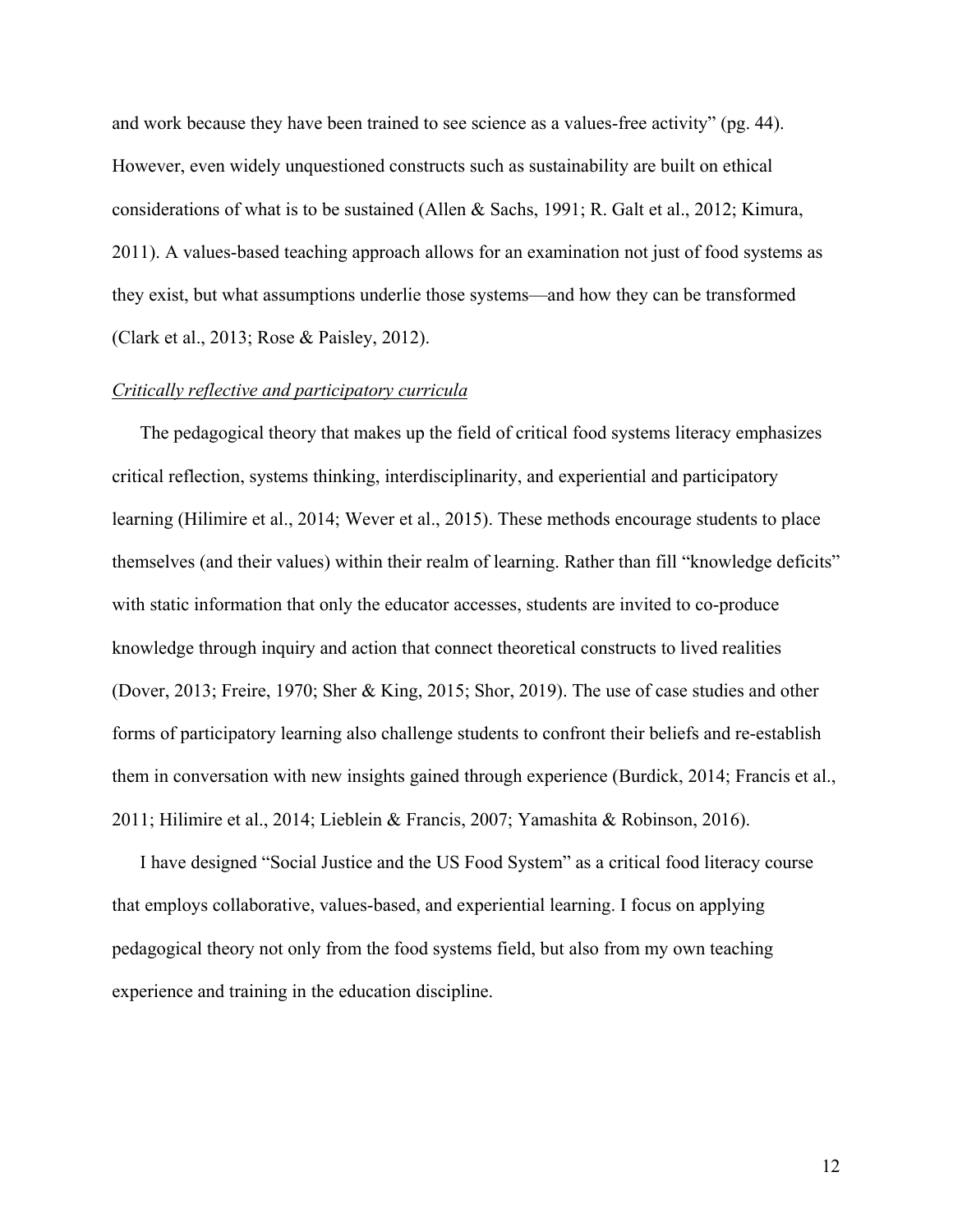#### <span id="page-13-0"></span>**Educational framework**

This project draws on the theoretical traditions of experiential or place-based education (I use the terminology experiential education hereafter), critical pedagogy, and interdisciplinarity. I argue that these three schools of thought converge in their pedagogical goals, and rely on overlapping tools to achieve transformative education towards social justice (Breunig, 2005; Gruenewald, 2003). Through synthesis of these frameworks, I introduce key teaching practices that I have incorporated into the structure and praxis of "Social Justice and the US Food System." These practices center on using critical reflection and problem-posing to pursue essential questions, and collaborating to build knowledge by inviting learners' personal experiences and identities into the academic setting.

Figure 1 illustrates this convergence: critical pedagogy, experiential education, and interdisciplinarity use intersecting methodologies, outlined on the right side of the diagram, to



**Figure 1. Converging practices and values within the traditions of experiential education, critical pedagogy, and interdisciplinarity**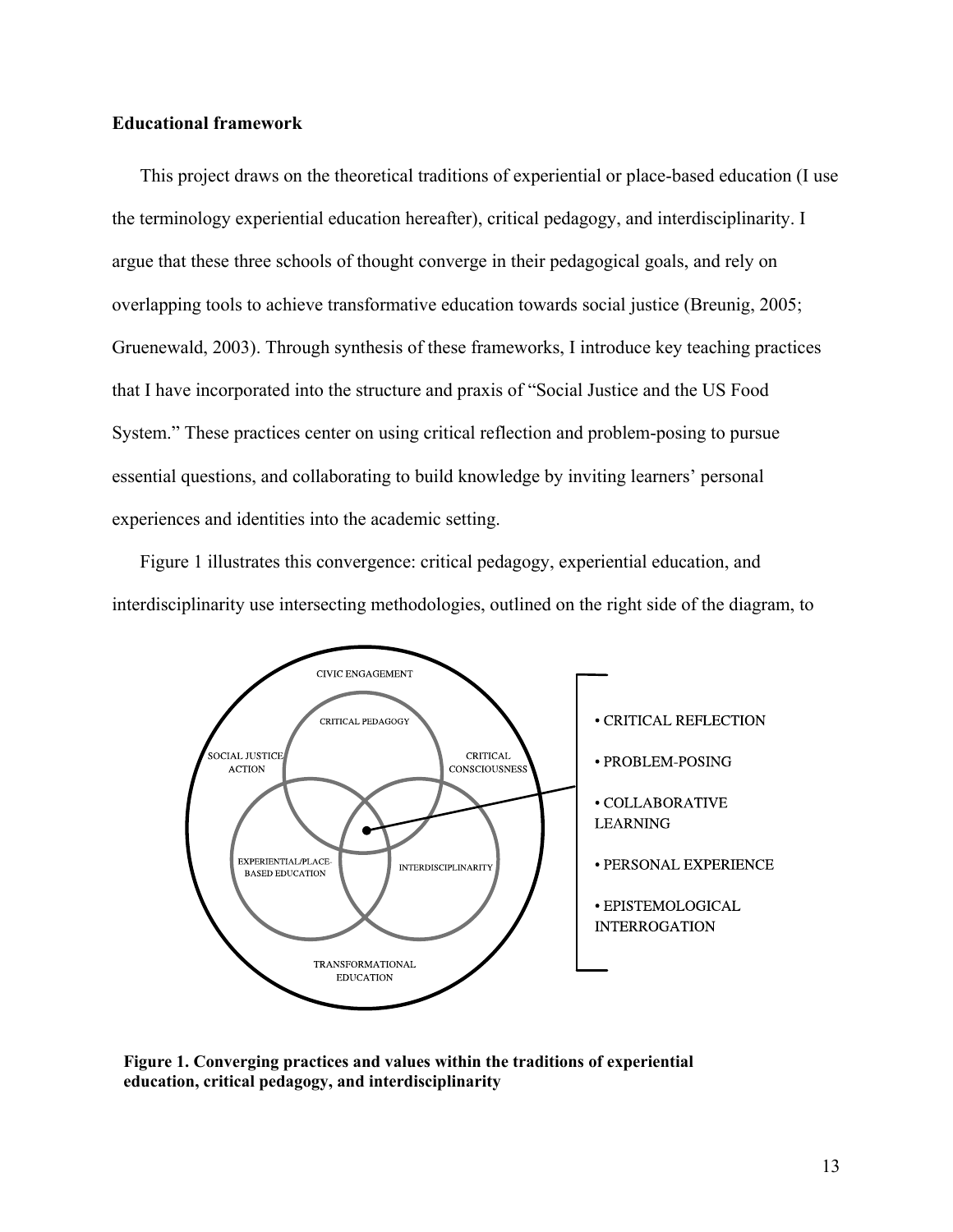achieve the goals named within the encompassing circle of the learning experience. The foundational tenet of this concept model is that education represents a leverage point in struggles for justice and change (Hahn Tapper, 2013; Mayhew & Fernández, 2007; Peterson, 2002).

A growing body of research points to the potential for curriculum that is grounded in a critical pedagogy to raise students' critical consciousness and activate their potential as engaged members of the citizenry, as discussed in the previous section (Breunig, 2005; Storms, 2012). Experiential models of education in particular provide an opportunity for students to immerse themselves in learning environments that challenge, inspire self-reflection, and catalyze growth (Brookfield, 1996; Gruenewald, 2003; Peterson, 2002; Warren, 2019). The potential to leverage social change through an interdisciplinary praxis that combines experiential education models with critical theory has been widely documented in the academic sphere (Cermak et al., 2011; Choules, 2007; Gruenewald, 2003; Peterson, 2002; Warren, 2019).

My personal experiences as an educator echo these findings: I have observed instances of critical awakening in my students within educational environments that emphasize first-hand experience, critical inquiry, and personal reflection. In the following sections I highlight the principles of experiential education, interdisciplinarity, and critical theory on which I base "Social Justice and the US Food System," and discuss the compelling ways that these traditions support and complement one other.

#### <span id="page-14-0"></span>*Interdisciplinarity, critical theory, and experiential education in conversation*

Introducing an interdisciplinary lens into the classroom can help facilitate social justice agendas in educational settings. Scholar Julie Klein (1990) notes that interdisciplinarity serves to create "a broader and more complete approach to understanding race and gender, developing alternative curricula, borrowing disciplinary methodologies, breaking down disciplinary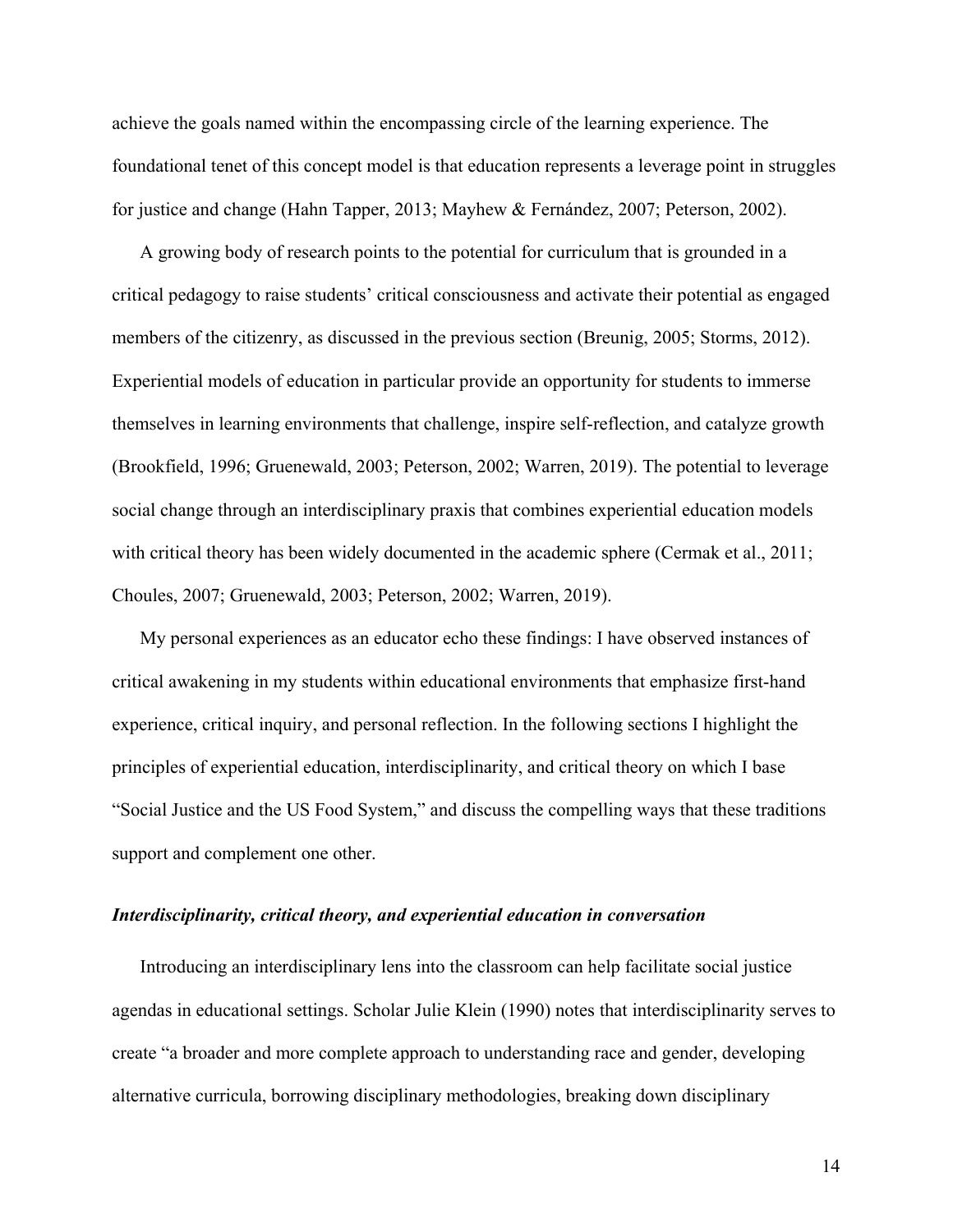boundaries, providing community service, performing political work, and forging a body of knowledge based on a self-defined epistemology" (p. 183). In creating "Social Justice and the US Food System," I view an interdisciplinary approach not only as a tool for advancing social justice, but as a necessary foundation on which critical theory and experiential learning rely.

By complicating the process of generating and disseminating knowledge, interdisciplinarity forces those who practice it to acknowledge and grapple with the reality that power and context are always at play in knowledge production. Critical theory recognizes that knowledge is never neutral or inevitable (Freire, 1970; hooks, 1994; Shor, 2019); interdisciplinarity offers us tools to uncover what forces shape how it is constructed, reified, and replicated (J. M. Collins, 1997; Storms, 2012).

When one ventures outside their disciplinary "home," it becomes possible to see more clearly what gives that home its unique character. In an article exploring the interdisciplinary research method, Rick Szostak (2013) claims that "disciplines take their strength from a shared perspective…[and] a shared set of epistemological assumptions regarding what can be known and how" (p. 2-3). Remaining inside the confines of one discipline—or even within the realm of academic knowledge entirely—makes it difficult to see those confines, as they are normalized to the point of becoming invisible. It is in this condition, when the scaffolding of a system goes uninterrogated and becomes the supposed default system of knowledge, that it is nearly impossible to picture what kinds of perspectives might exist outside of that discipline.

These are not solely questions of academic curiosity; when inequitable systems become entrenched in perceived inevitability, oppression is legitimated. One of the central tenets of critical pedagogy holds that education must be "the process by which people learn to recognize how unjust dominant ideologies are embedded in everyday situations and practices" (Brookfield,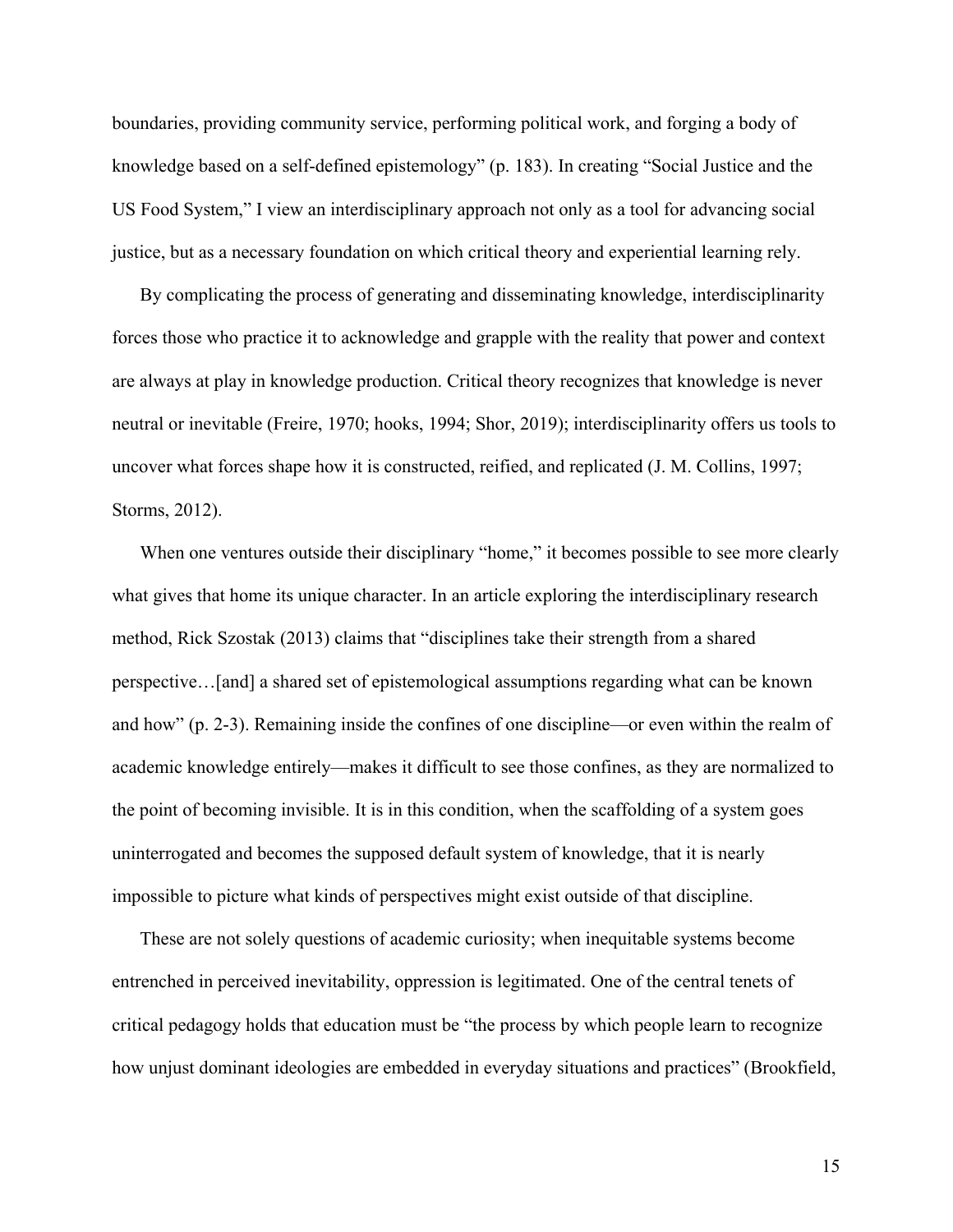2016, p. 6). By troubling these ideologies through interdisciplinary perspectives, it becomes possible to see how they "shape behavior and keep an unequal system intact by making it appear normal" (Brookfield, 2016, p. 6).

Examining complex social issues through an interdisciplinary lens helps to interrupts false claims to neutrality by pushing back against assumptions of knowledge as objectively constructed. In the words of scholar Sandra Harding (1995):

Objectivism defends and legitimates the institutions and practices through which the distortions and their often-exploitative consequences are generated. It certifies as value-neutral, normal, natural, and therefore not political at all the policies and practices through which powerful groups can gain the information and explanations that they need to advance their priorities. (p. 337)

Studying the underlying mechanisms of how we construct knowledge and define boundaries of possibility creates an opportunity to explore realities or ways of thinking that fall outside those constraints. Harding calls on us to start from outside the conceptual apparatus that dictates dominant frameworks in order to facilitate critical examination. In this context, interdisciplinarity becomes a necessary tool for critical thought and changemaking.

#### *The self in the learning process*

Interdisciplinary interrogation of ideas aligns with critical theory in recognizing the subject as an integral part of knowledge production, rather than as an entity separated from objective truths. Seeking to understand the connections between personal experience and theoretical frameworks becomes a tool to "untangle" (Brookfield, 1996, p. 6) complex ideas and critically examine them. It is also a key component of experiential education as described by one of the tradition's founding practitioners. David Kolb (1984) writes that learning is successful when "the education process begins by bringing out the learner's beliefs and theories, examining and testing them, and then integrating the new, more refined ideas into the person's belief systems" (p. 28).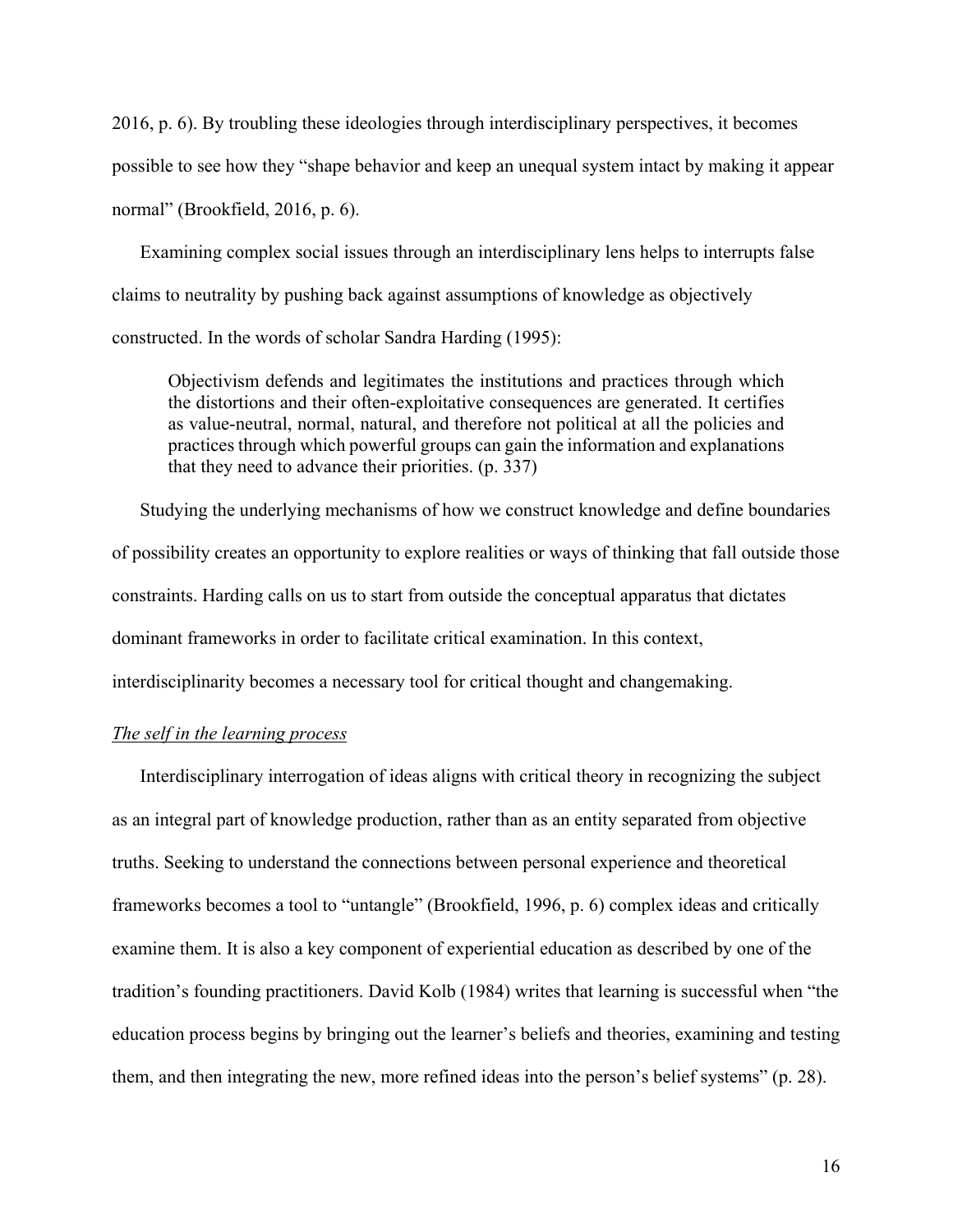A focus on interdisciplinary practice reminds us that other legitimate claims to knowledge exist—and are created not just within academic boundaries, but beyond them as well. In this way, interdisciplinarity and experiential education answer critical theory's call to situate ourselves by demanding movement between competing worldviews.

In both critical pedagogy and experiential education, learning is seen as a collaborative undertaking by everyone involved, rather than a one-way dissemination of truth from teacher to student (Carver, 1996; hooks, 1994; Warren, 2019). All actors contribute their expertise to the epistemological process. In the words of bell hooks (1994), "education can only be liberatory when everyone claims knowledge as a field in which we all labor" (p. 14), underscoring the idea that both experiential and theoretical forms of knowledge are needed to achieve the transformational goals of liberatory education projects.

In her book *Black Feminist Thought,* Patricia Hill Collins (1992) calls for a shift to valuing ways of thinking that are often discounted in dominant academic spheres: "Emotion, ethics, and reason are used as interconnected, essential components in assessing knowledge claims. In this alternative epistemology, values lie at the heart of the knowledge validation process such that inquiry always has an ethical aim. Moreover, when these four dimensions become politicized and attached to a social justice project, they can form a framework" (p. 266) for action and transformation. Experiential education also subscribes to a framework that emphasizes this decentralized construction of knowledge.

Kolb's learning cycle (Figure 2) is widely considered to be the foundation for experiential educational practice, illustrating the overarching strategy used by practitioners to facilitate connection between concrete experience and abstract theory (1984). Within this model, learning material—i.e., the concrete experience of absorbing information—is only the first step in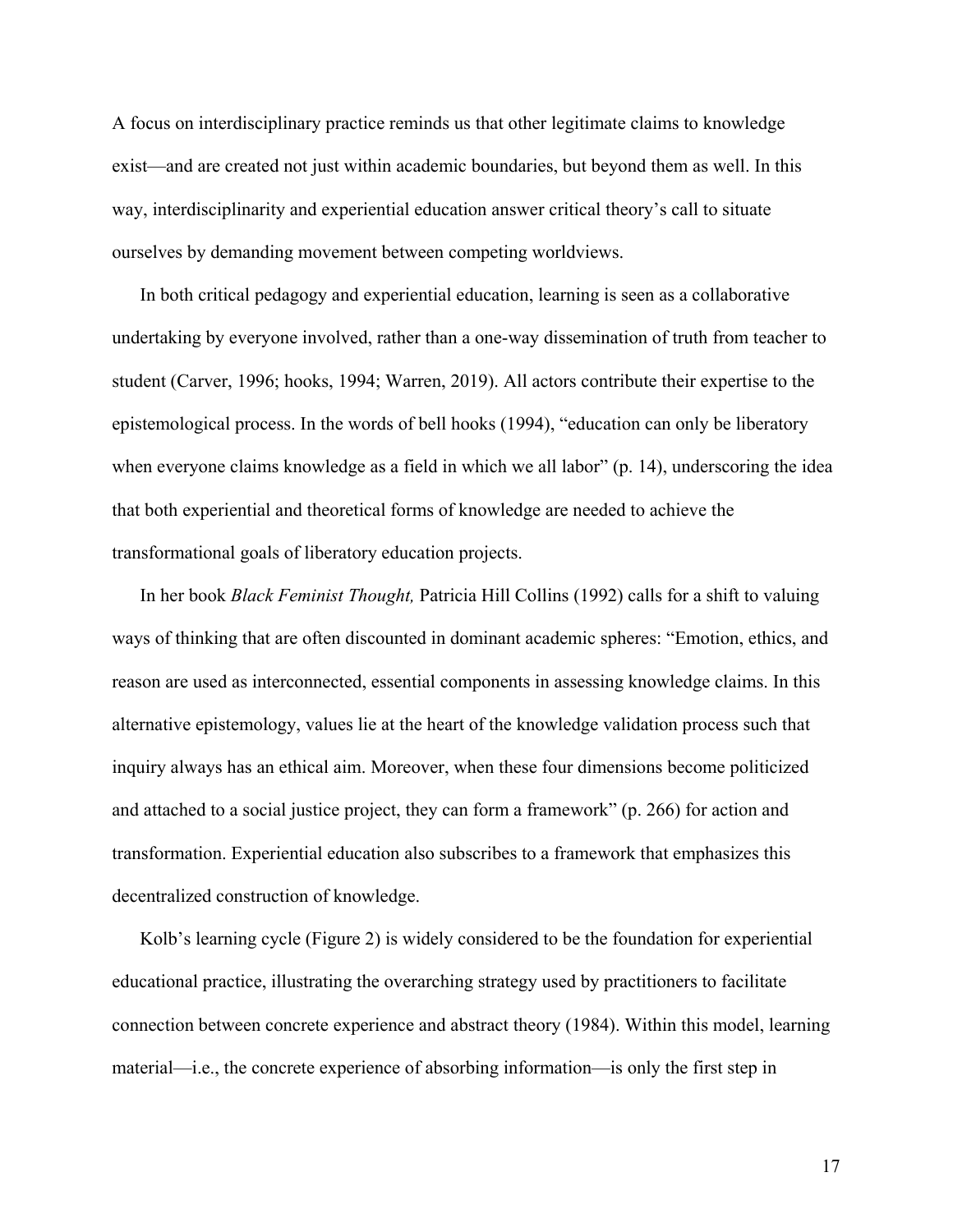creating knowledge. Learners are positioned to encounter new ideas, reflect on the experience, and form connections to supporting theories through abstract conceptualization. Finally, learners experiment with their new understanding by testing, applying, and situating it within the greater landscape of their knowledge.



#### **Figure 2. Kolb learning cycle**

Grounding the learning process in experience provides "life, texture, and subjective personal meaning to abstract concepts," (Kolb, 1984, p. 21) which learners use as a concrete reference point as they create complex ideas throughout the learning process. Kolb's model illustrates Freire's assertion that "knowledge emerges only through invention and reinvention" (1970, p. 58) in its understanding of learning as a process that is collaboratively negotiated. Kolb's process also aligns itself with the Freirean critique (1987) of the banking concept of education, wherein students are empty vessels to be filled with empirical knowledge by the teacher. Kolb (1984) puts forth a theory of education in which "knowledge is a transformation process, being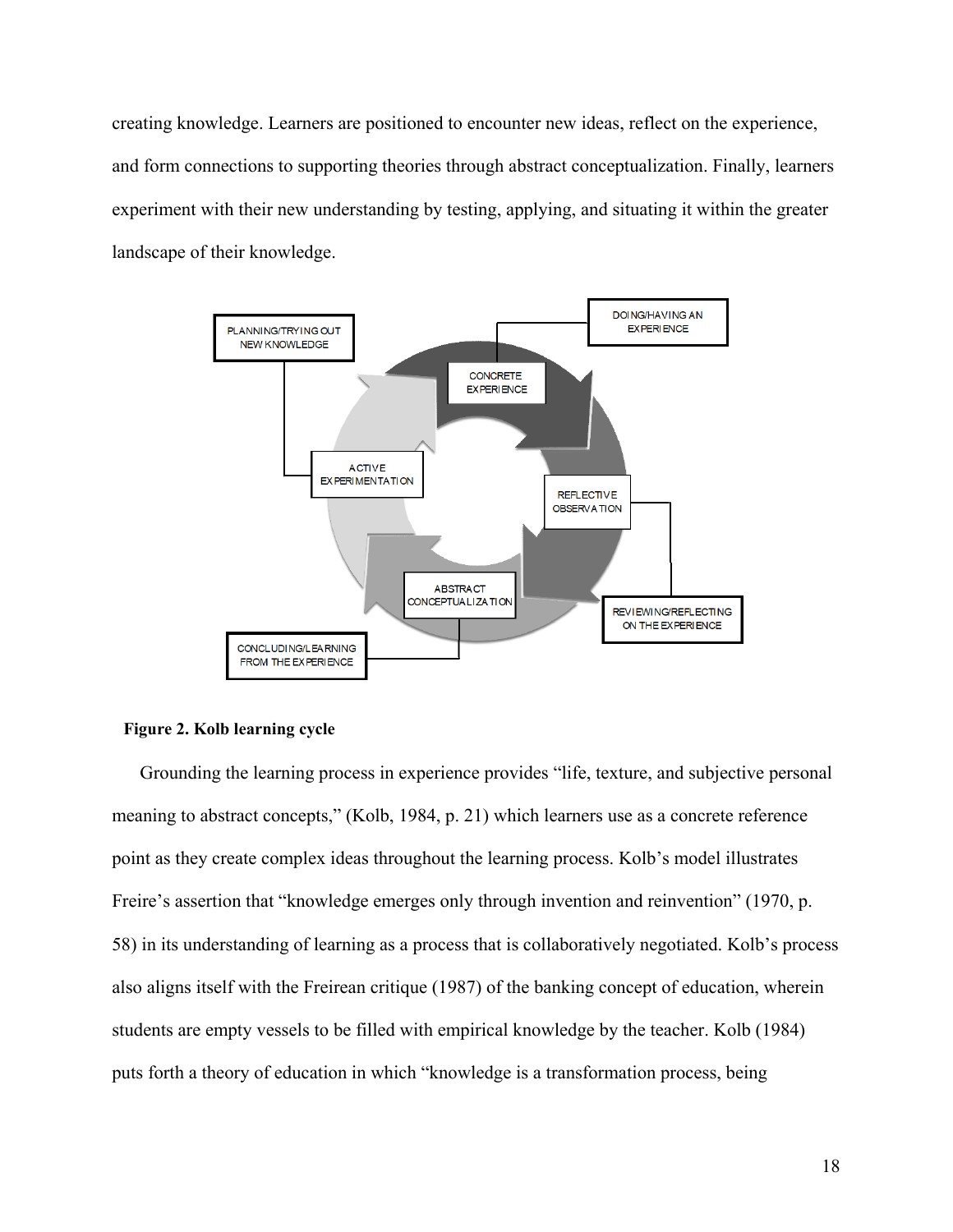continuously created and recreated, not an independent entity to be acquired or transmitted" (p. 38).

While the Kolb learning cycle foregrounds the importance of first-hand experience, it also relies on critical reflection with which students synthesize that experience. Personal perspectives are situated in context, which is essential to constructing frames for new information. Examining first-hand experience can expose "the existence of repressive mechanisms, but not their inner workings or logics; we know that difference exists, but we don't understand it as relationally constituted. For that we need to attend to the historical processes that, through discourse, position subjects and produce their experiences" (Scott, 2004, p. 779). Even experience is not unfiltered truth; rather, it is shaped by context and requires interrogation. Only by considering the constraints of underlying ideology, power, and epistemology can we understand experiences through a critical lens and connect large to small, personal to societal, and material to theoretical.

Place-based education scholar David Gruenewald highlights the dual importance of personal experience and critical consciousness in developing a critical pedagogy of place. He encourages learning communities to "read the texts of our own lives and to ask constantly what needs to be transformed and what needs to be conserved" (2003, p. 10). Food systems education in particular presents an opportunity for students to insert themselves "into the fabric and narratives of contemporary society [and] facilitate their acquisition of social justice knowledge, skills, and behavior" (Mayhew & Fernández, 2007, p. 75), as each person brings deeply personal experience with food to the classroom.

By strengthening on this connection, educators can respond to students' justified expectations that the information they learn relate to and build upon their knowledge from life outside the classroom (hooks, 1994). In recognizing that every member of the learning community is a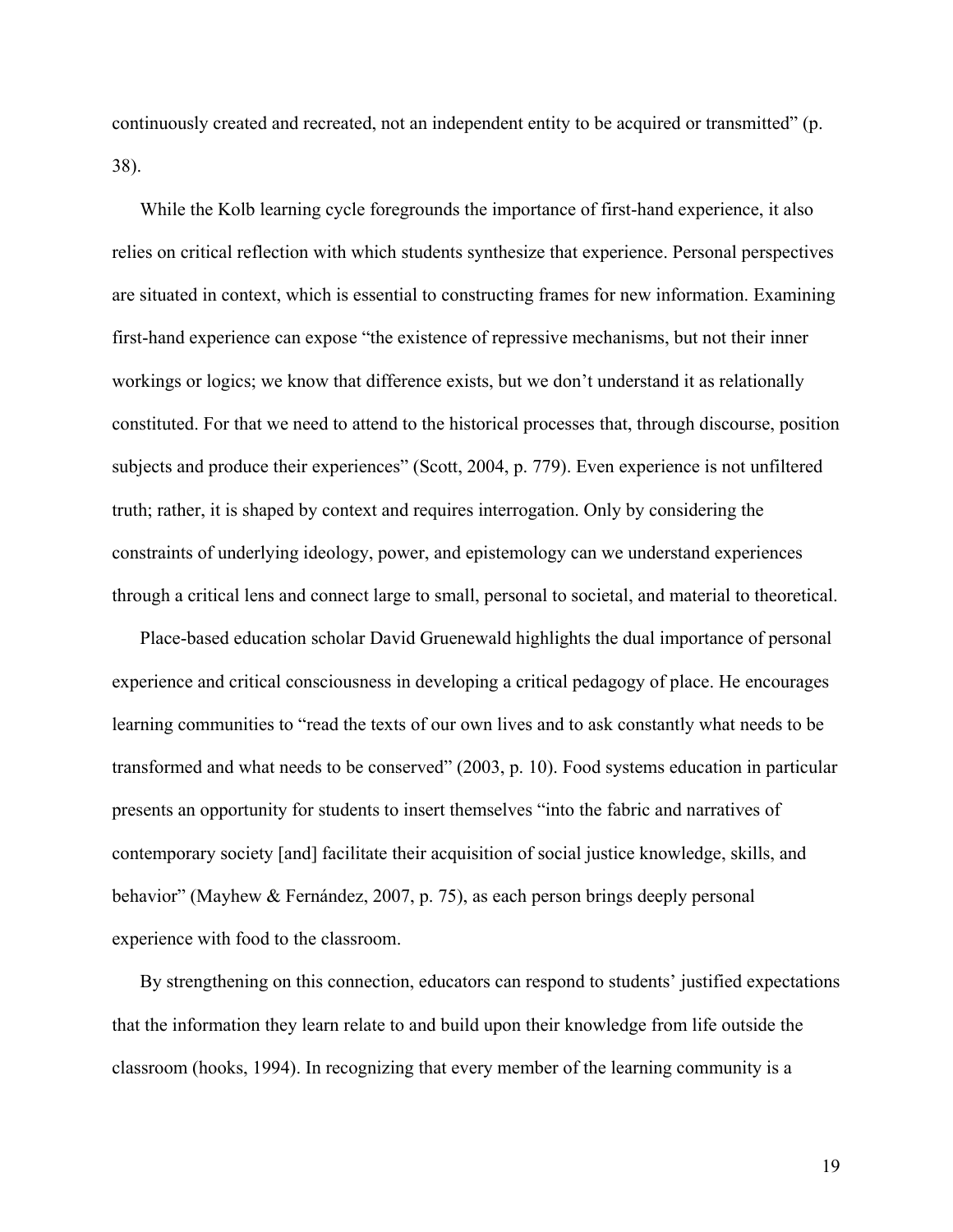resource, knowledge construction becomes a collaboration in which every person's ideas and perspectives are valuable assets to the learning process, and where individuals have agency within their own education (Carver, 1996; Warren, 2019).

#### *Critical inquiry through reflection*

In order to situate experience and translate it into an awareness of underlying epistemological assumptions, the educational process relies on critical reflection. Though it is sometimes assumed that reflection happens naturally in a learning environment, true critical reflection must be facilitated intentionally (Boud et al., 2013; Brookfield, 1996; Storms, 2012). Throughout the learning process, it is important to integrate what is new into the existing system of ideas through reflection. This negotiation allows students to discover underlying themes, ideology, and values as they triangulate their working knowledge within the broader discourse—and evolve their analysis of the discourse itself. This serves as a practice of critical pedagogy when it is "explicitly tied to promoting a particular conception of social justice and to uncovering and redressing power inequities" (Brookfield, 2016, p. 6).

Figure 3 depicts the reflective process as established by Dr. Gary Rolfe (2002). There are many overlaps between this model and Kolb's experiential education cycle, as both encourage

| WHAT?            | • Description of experience<br>• New information gained |
|------------------|---------------------------------------------------------|
| <b>SO WHAT?</b>  | • New understandings<br>• Synthesizing significance     |
| <b>NOW WHAT?</b> | • Insights formed<br>• Connection to future learning    |

**Figure 3. Rolfe's stages of reflection**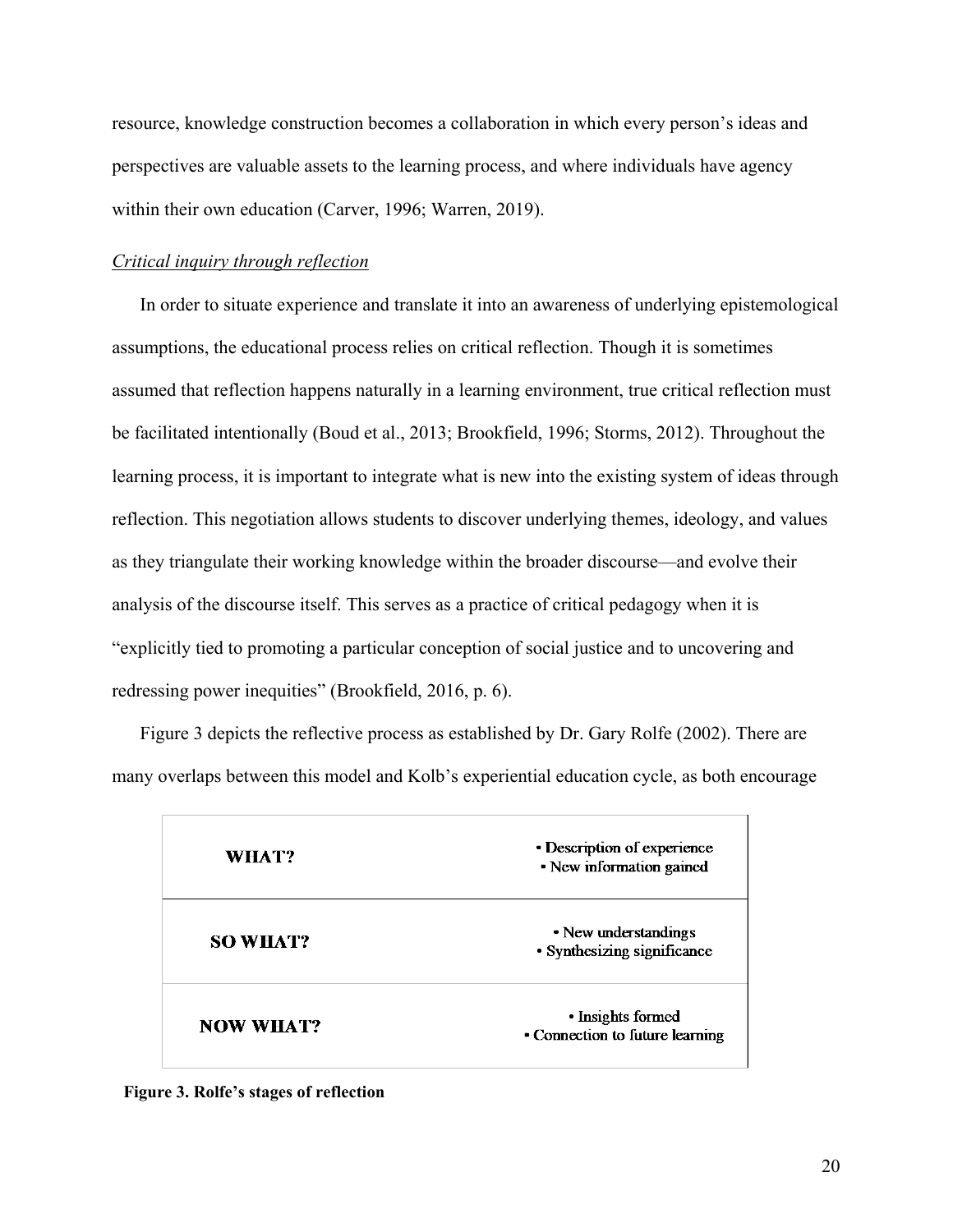the reexamining of a concrete experience or information input through the lens of its broader significance. By facilitating connection between discrete points of learning and the "big picture," this reflective process challenges individuals to cross disciplinary boundaries and use critical thought to formulate (and reformulate) their thought models (Peterson, 2002; Storms, 2012).

A variety of methods serve to facilitate students' attention to these "so what?" questions. While open-ended reflective writing assignments are common in university courses, structured prompts can often guide learners towards more effective critical reflection. Dr. Stephen Brookfield at the University of St. Thomas uses a weekly "Critical Incident Questionnaire" that asks students to explore topics or moments from the previous week of class that were challenging, puzzling, engaging, or otherwise noteworthy (Brookfield, 1996). This regular practice works to encourage reflection on multiple scales: students process their own learning, and the professor solicits feedback in order to contribute more successfully to students' progress.

Reflective exercises provide students better tools with which to grapple with the uneasiness that can come with exposing injustice and power differentials in entrenched societal systems. Mayhew et al. (2007) argue that this discomfort is not a side effect of learning, but an integral part of the process:

Learning occurs in the context of exposing individuals to challenging new ways of thinking about themselves and the society in which they live. Mechanisms for learning include creating opportunities for individuals to reflect, to form pluralistic worldviews through perspective taking, and to experience cognitive disequilibrium, either through pedagogies that facilitate active learning or by creating opportunities for students to interact with diverse peers. (p. 76)

The aspiration to transformational education demands both a cognitive and an emotional investment. Successful reflective practices embrace the affective dimension of learning in addition to the intellectual realm.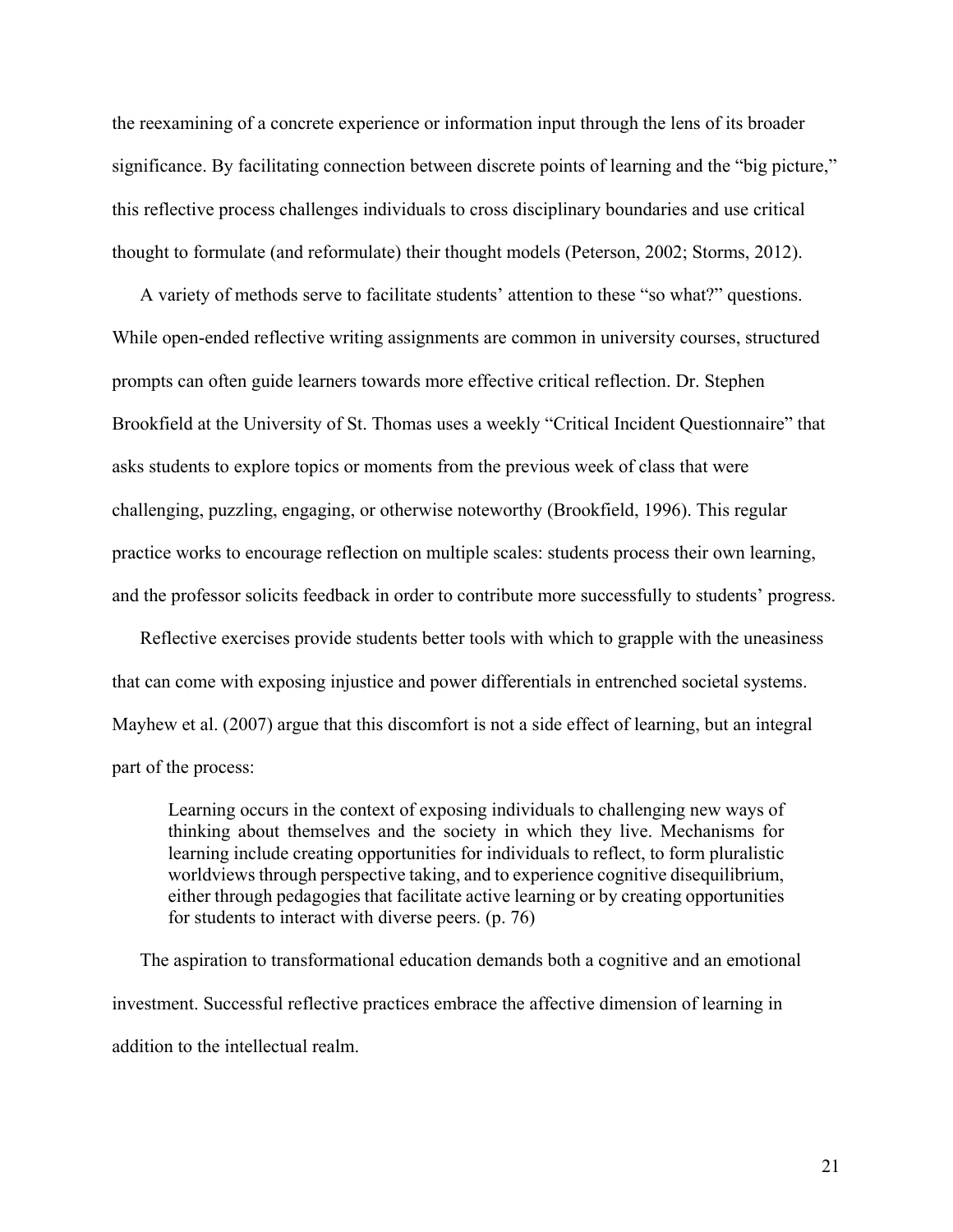Sociologist Graham Gibbs' (1988) reflection cycle (Figure 4) intersects with Kolb's experiential learning model and Rolfe's key reflective questions, while exploring more directly the emotional process of integrating new (and often challenging) information into existing epistemology. Gibbs' cycle is often used to mediate interpersonal or social/emotional conflict. However, it is also applicable to the affective undertaking of critical inquiry that challenges dominant paradigms.

Gibbs' model combines the personal with the theoretical, encouraging learners to situate themselves, their beliefs, and their biases within the overarching structures that at once have systemic implications and real, individualized impacts (Breunig, 2005; Kolb, 1984). This form of reflection legitimizes the subjective self as an active contributor to the learning process: rather than divorcing individual experience from the conceptual frameworks under scrutiny, it welcomes multiple scales of knowledge as part of the adaptive educational practice.

Posing essential questions is another strategy that encourages a frequent return to the practice of reflection. Essential questions get to "the heart of the matter" (Elder & Paul, 2005, p. 1) by



**Figure 4. Gibbs' reflective cycle**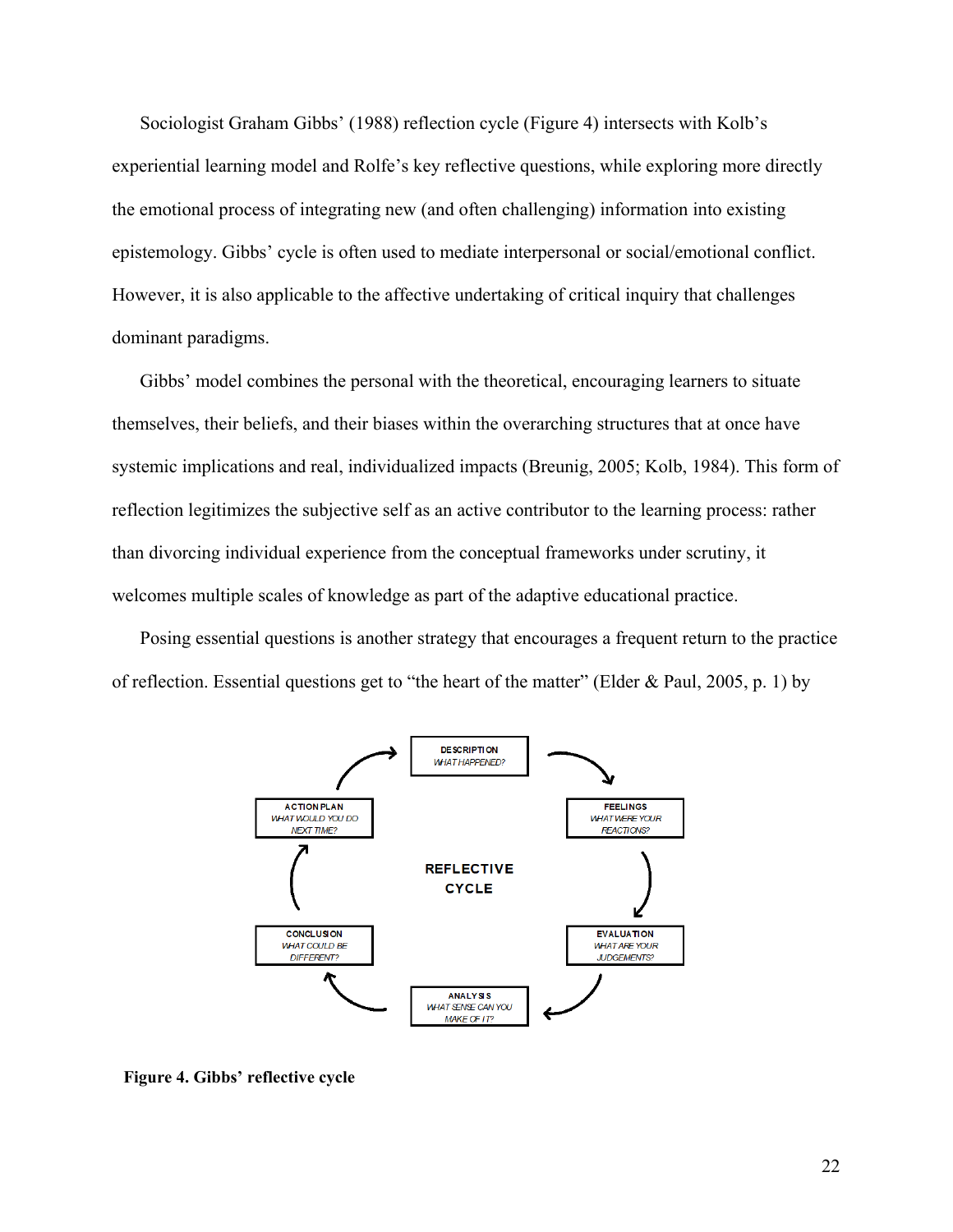challenging learners to consider the root causes of a complex issue. Often, these questions have no straightforward answers. Despite this paradox—or perhaps because of it—addressing them is an important skill that builds capacity for critical thinking and opens dialogue about divergent possibilities (Breunig, 2005; Mayhew & Fernández, 2007).

In their manual for asking essential questions, critical scholars Linda Elder and Richard Paul (2005) associate quality of thought to the ability to ask questions. This position asserts that questions are a far more valuable part of learning than answers. Whereas questions often take thinking forward to new, reformulated areas of learning, answers can "often signal a full stop in thought" (p. 3). In considering complex interdisciplinary questions, Elder and Paul propose a universal structure of thought that develops skills for scrutinizing a range of intellectual



**Figure 5. Questions implied by the universal structures of thought**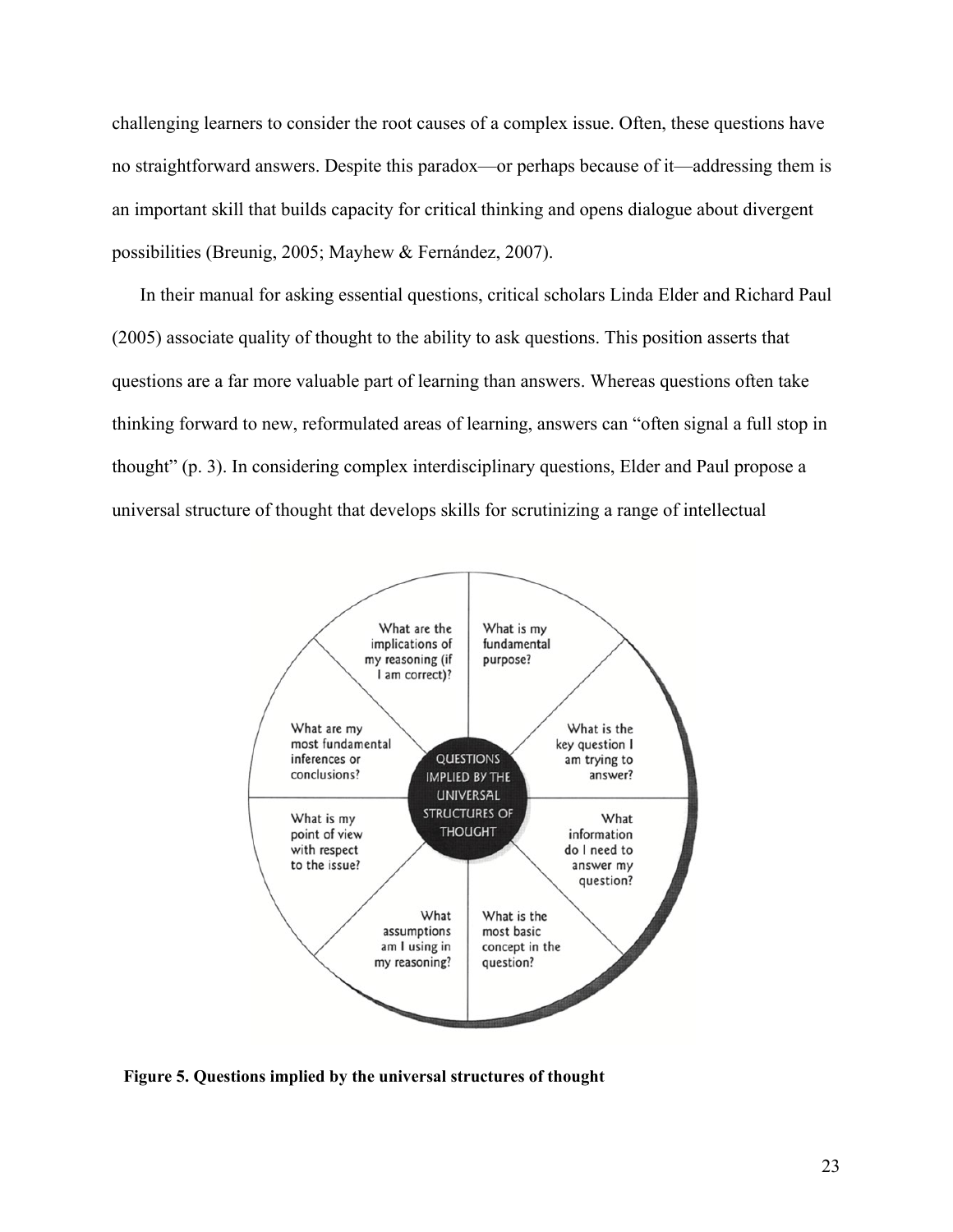circumstances (Figure 5). Many of these questions translate across academic silos and encourage critical, interdisciplinary inquiry.

Like the integration of experience into the classroom, problem-posing as a pedagogical practice rejects the banking model of education. Rather than disseminate knowledge in one direction from teacher to student, the act of asking questions sets the stage for all members of a learning community to engage in the collaborative process of knowledge production (Choules, 2007; Dewey, 1986; Fenwick, 2011).

#### <span id="page-24-0"></span>*Putting theory into practice*

<span id="page-24-1"></span>The intersecting theories of interdisciplinarity, experiential education, and critical pedagogy provide a wealth of opportunity to explore educational praxis that serves to expose and subvert power structures, raise critical consciousness, and pursue social justice goals. Critical thought provides a framework for challenging dominant systems by drawing on marginalized sources of knowledge to combat the singularity of established, oppressive, or normalized paradigms. Interdisciplinary inquiry furthers this agenda by providing a pathway to transcend siloed expertise and expand what is a legitimized claim to truth. Experiential education proposes a holistic model of learning that incorporates reflective practice and questions traditional educational formats while grounding the learning process in place and context. Together, these practices hold the potential to redistribute the knowledge monopoly away from historically exclusionary processes of construction, and instead bring students to the table as agents engaged in the negotiation of their own learning.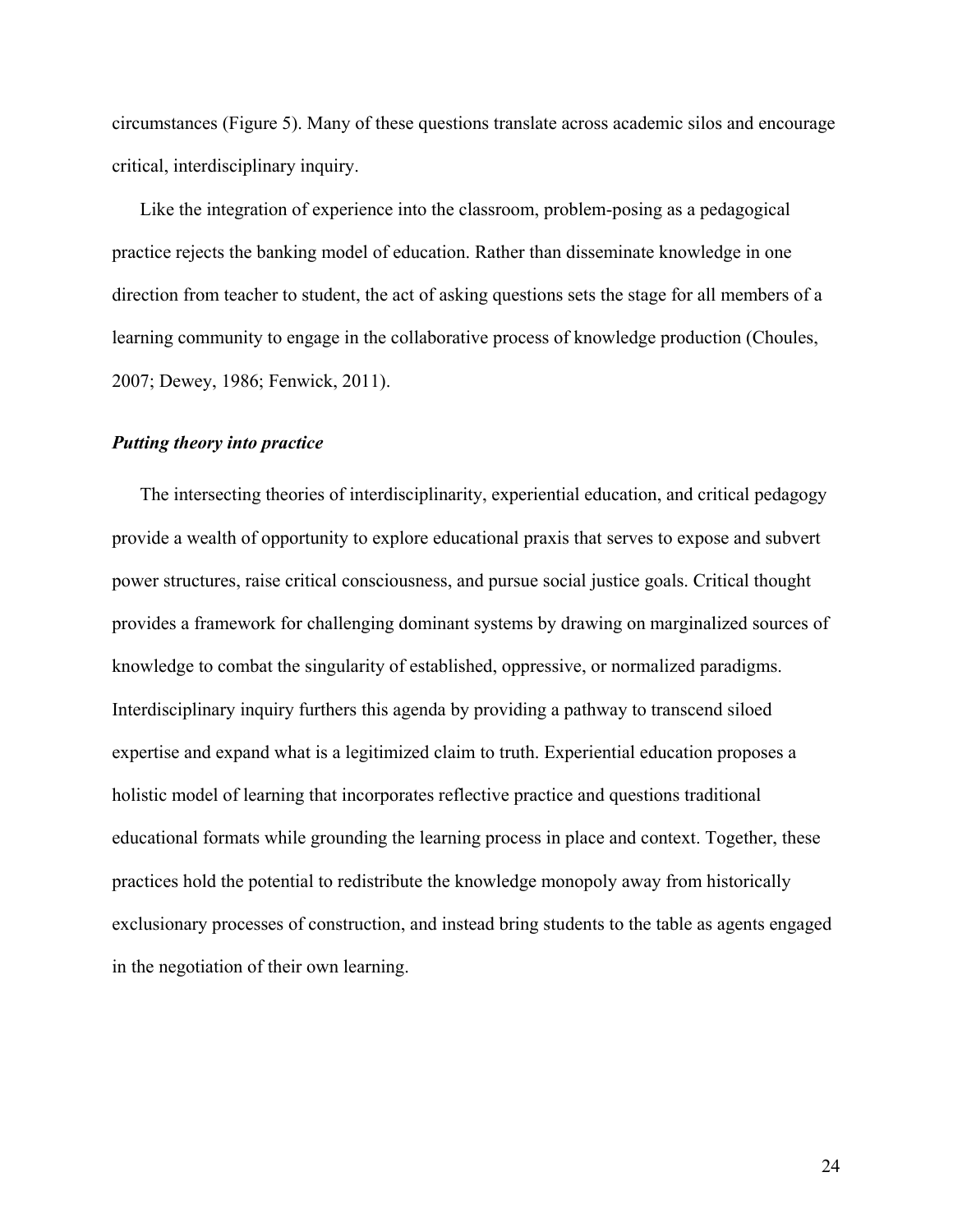#### **Critical food literacy courses in the university**

#### <span id="page-25-0"></span>*Research review*

There is compelling evidence that a critical food literacy framework can engage students as critical thinkers and social justice actors in a university setting. Dr. Will Valley and colleagues at four North American universities (2018) investigated common qualities among critical food literacy programs at each institution. The case study synthesized guiding principles and learning outcomes of sample courses by compiling data from syllabi, curriculum descriptions, and program documents. The authors conducted a curriculum review, identified key themes, and proposed a pedagogical approach that aligned observed teaching practices with the broader scholarship on food literacy. The authors found that sustainable food systems education led students to engage with historical and current injustices within the food system and make connections to wider issues of social injustice. Their findings also called for further research into the efficacy of similar courses in terms of student learning outcomes.

While teaching a critical food systems education course at UC Davis, Galt et al. (2013) explored the question of how "providing students critical, self-reflective learning experiences through student-centered inquiry contributed to their heightened critical consciousness about their personal, scholastic, and civic relationships to food, agriculture, and society" (p. 136). Their study found, through qualitative analysis of students' reflective essays, that a student-centered inquiry approach to critical food literacy yielded transformative experiences. Students confronted the "commodity fetish": how markets work to conceal social and geographic conditions that underpin common goods and services (Marx, 1867). Additionally, students reported repositioning their thinking and their own identities in relation to the food system, realizing the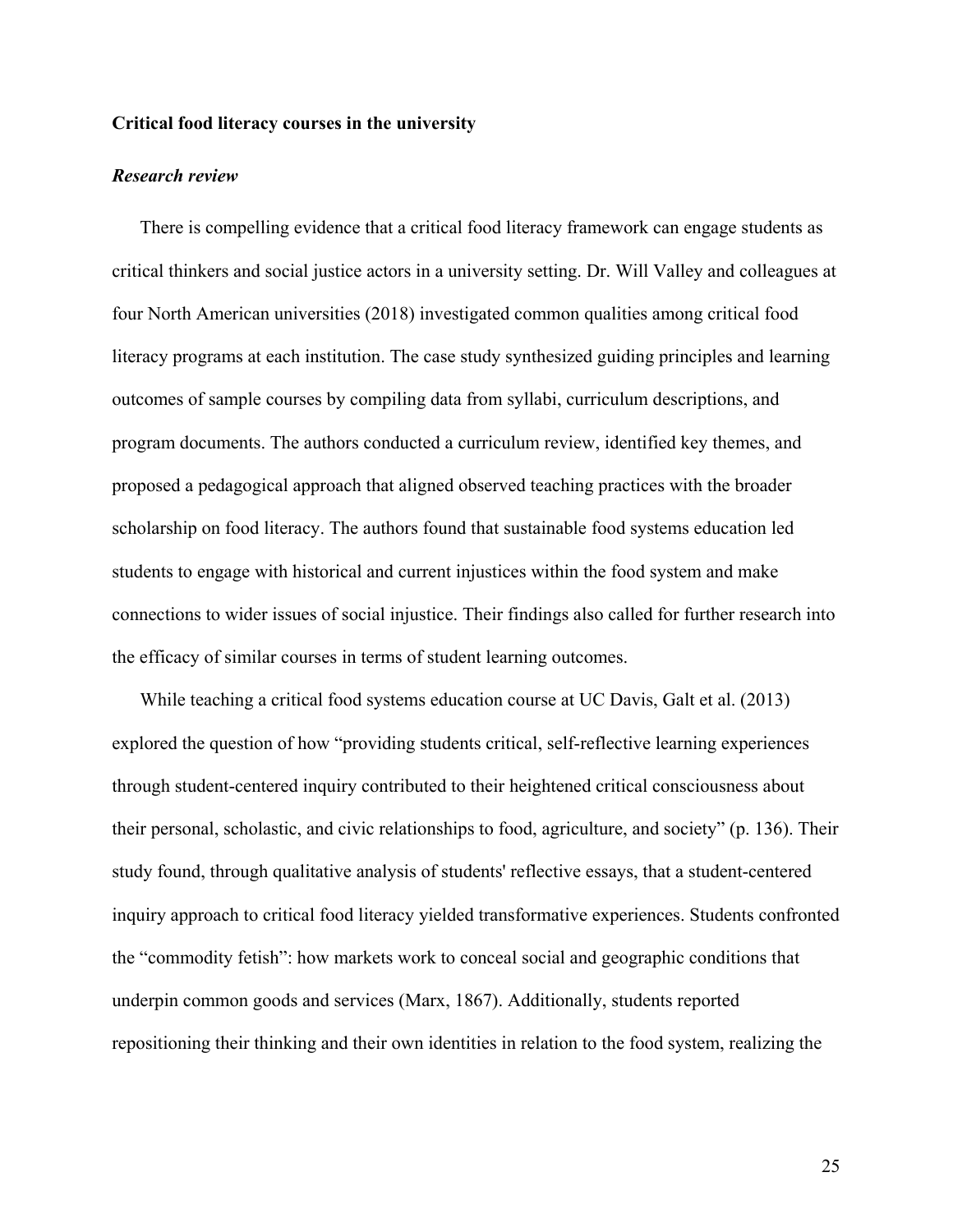complexities of problems that exist within the system, and feeling compelled to act differently based on the changes to their critical consciousnesses precipitated by the course.

At the University of Buffalo, Burdick (2014) explored the outcomes of his race-centered approach to teaching food education. In an undergraduate course that studied cultural politics of the US food system, the author examined critical food literacy's potential as a catalyst for radical change. He found that the interdisciplinary curriculum, which used an inquiry and case-based action approach to center race in the conversation about food, prompted profound shifts in students' perspectives. This framework also combatted the apolitical nature of existing food education rhetoric. Students were able to "see food justice not as emerging in a vacuum or problematically color-blind, but rather as radically anti-racist and positing a profound challenge to societally wide structures that limit access" by perpetuating a system predicated on racial hierarchy (Burdick, 2014, p. 27).

#### <span id="page-26-0"></span>*Syllabus review*

I conducted a survey of food systems courses with an orientation towards social justice at other universities around the country. I reached out to professors who teach these courses; three agreed to share their syllabi with me and offered insights about their teaching methods in email exchanges, and another five directed me to their public-access syllabi online. Below I highlight pedagogical themes and practices from several syllabi that influenced my curriculum development for "Social Justice and the US Food System."

#### *Tufts University*

Dr. Julian Agyeman at Tufts University teaches a course called "Food Justice: critical approaches to policy and planning." Critical pedagogy and experiential learning ground the structure of the class. Dr. Agyeman frontloads a critical inquiry approach in the "Course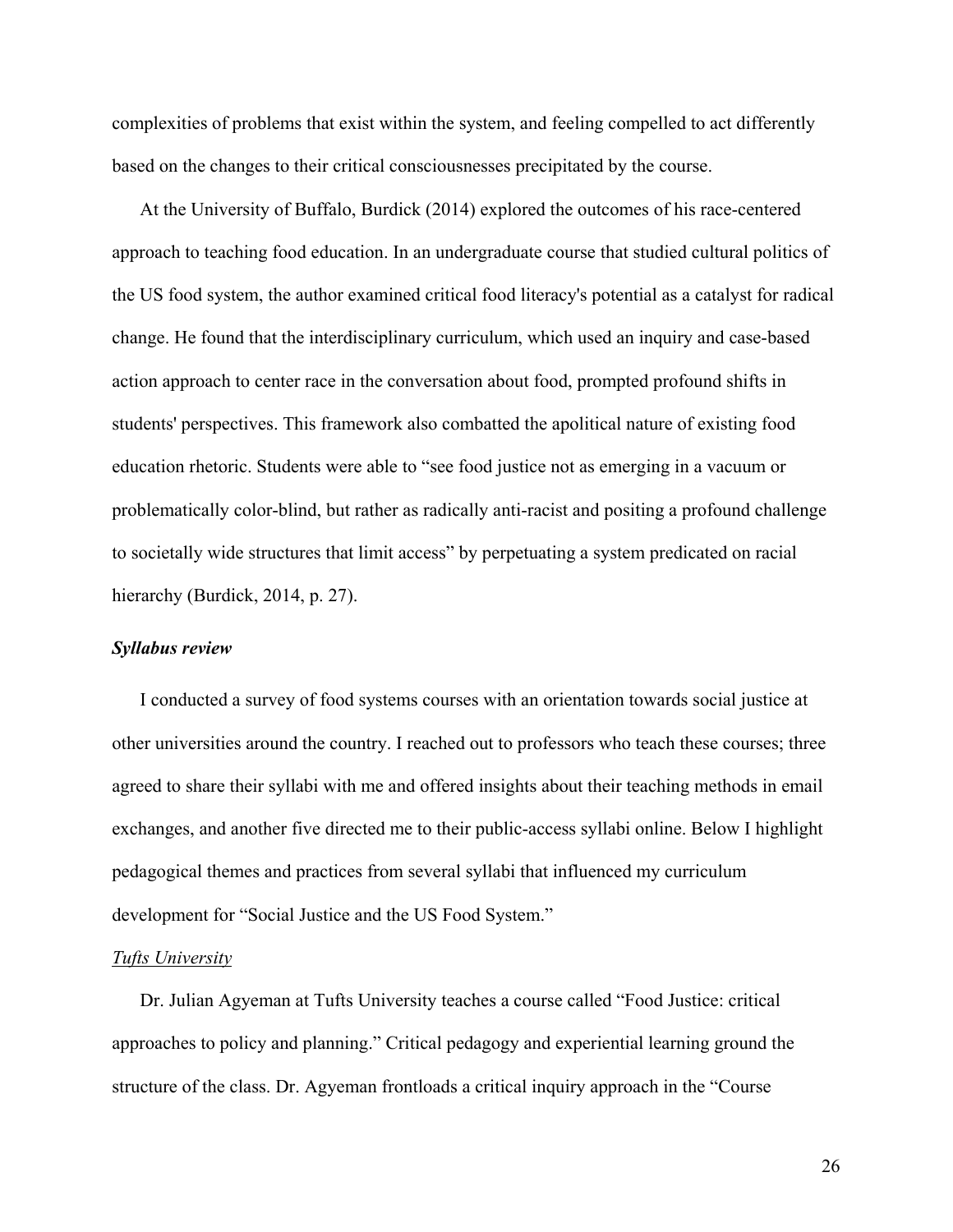Description and Goals" section of his syllabus. He defines the course's foci as "building the theoretical lenses that bring justice to the forefront of the dialogue" and "combining our theoretical approaches and our growing knowledge…to tease apart the role of policy and planning in an organization or project and consider how social justice plays out in its work in policy and planning on the ground" (Agyeman, 2021, p.1). This structure asks students to grapple with theoretical concepts in the context of real-world case studies and matches classroom-based reading and discussion with hands-on learning.

Dr. Agyeman incorporates tools for critical reflection throughout the course. Students submit weekly posts that synthesize their "reflections on the week's readings/speakers, including [their] own thoughts (challenges, conflicts, agreements, disagreements)" (p. 3) on how they relate to the course materials. Furthermore, the class designates students to lead weekly discussions focused on the course materials and reflection posts. Dr. Agyeman introduces students to the touchstone lenses of critical race theory, gender, feminism, settler-colonialism, and white spaces by dividing the class materials among four small reading groups. He asks each group to summarize its assigned texts for the others and then to engage in discussion as a whole class. I adapted this method for "Social Justice and the US Food System" by splitting each week's resources between two small groups throughout the semester and including discussions that ask both groups to consider different materials and perspectives together. My hope is that this practice will challenge students to negotiate complexity and contradiction within an overarching issue and strengthen their critical thinking skills.

#### *Rutgers University*

"Community Food Justice and Advocacy," taught by Meredith Taylor of Rutgers University, is an interdisciplinary seminar-style course that focuses on "building students' knowledge and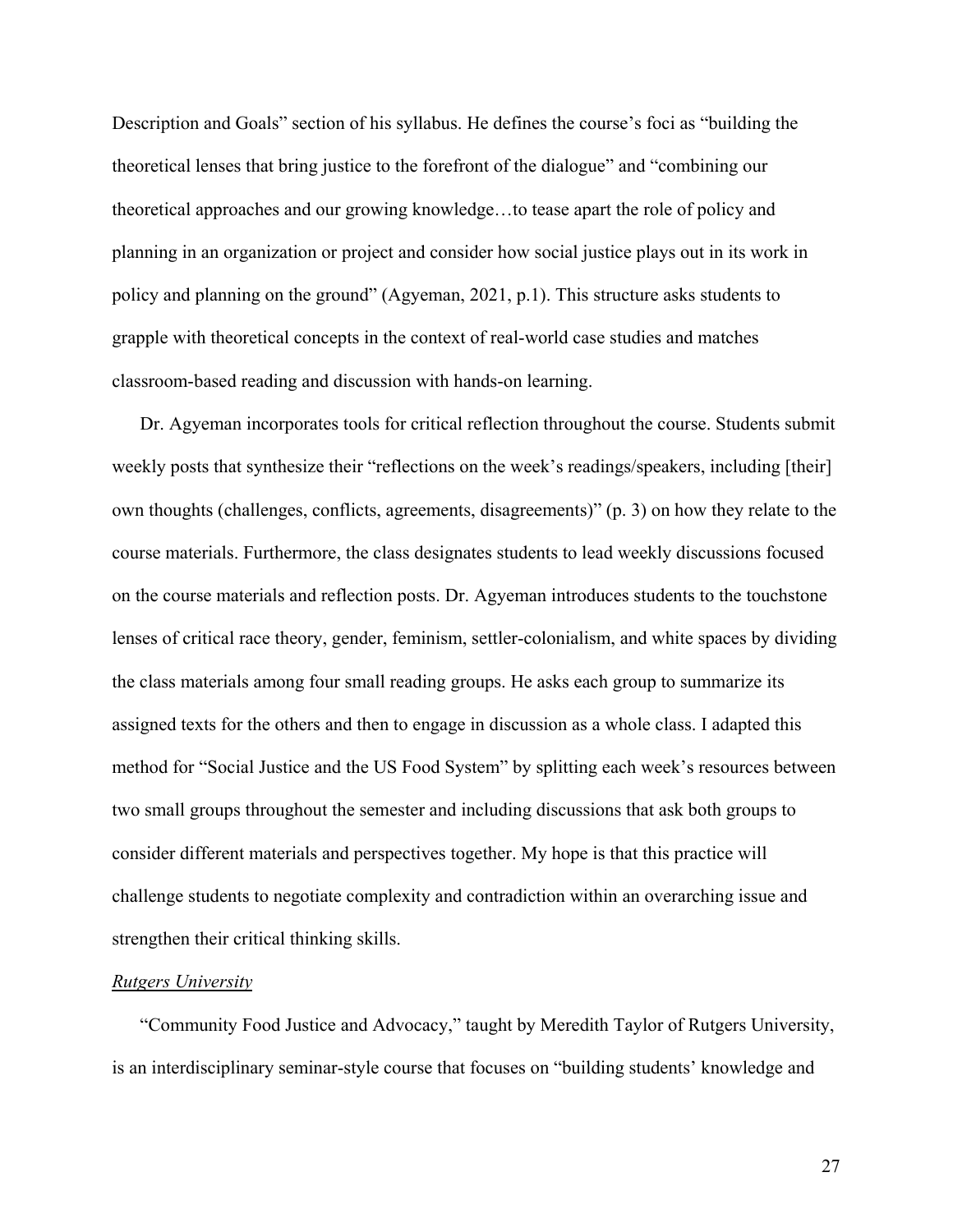skills in advocacy in order to help promote healthier, more sustainable, and more equitable food systems" (Taylor, 2017, p. 1). Taylor uses food justice and food sovereignty as central frameworks of the course, asking students to engage in a "team-driven food access or advocacy project" that works toward achieving the goals of these frameworks. Additionally, students "develop a concept map to outline issues related to the course using the concepts outlined in the Whole Measures Community Food Systems framework" (p. 1) which serves as the guiding tool with which students synthesize course materials throughout.

I also chose to scaffold "Social Justice and the US Food System" with guiding theories of change. I chose Donella Meadows' philosophy of leverage points as places to intervene in a system (1999) and Movement Generation's principles for a just transition (2016) as consistent foundations to which students return in their analysis of different issues. Like Taylor, I ask students to synthesize their evolving knowledge about the food system into a graphic organizer that they update throughout the course.

#### *University of California Berkeley*

"Transforming the Food System," taught by Dr. Lia Fernald, and "Social Problems of the Food Industry," taught by Dr. Jill Bakehorn, are courses offered in the Public Health and Sociology departments at UC Berkeley, respectively. Both illustrate an interdisciplinary approach to studying food systems issues by employing theory from agroecology, policy, law, public health, and business. The classes "explore strategies used by these disciplines…in working to improve food systems and apply their varied approaches to real-world case studies" (Fernald, 2021, p. 2).

A critical lens is central to both courses. Dr. Bakehorn's course description problematizes the assumptions often made about addressing food system problems: "When it comes to issues of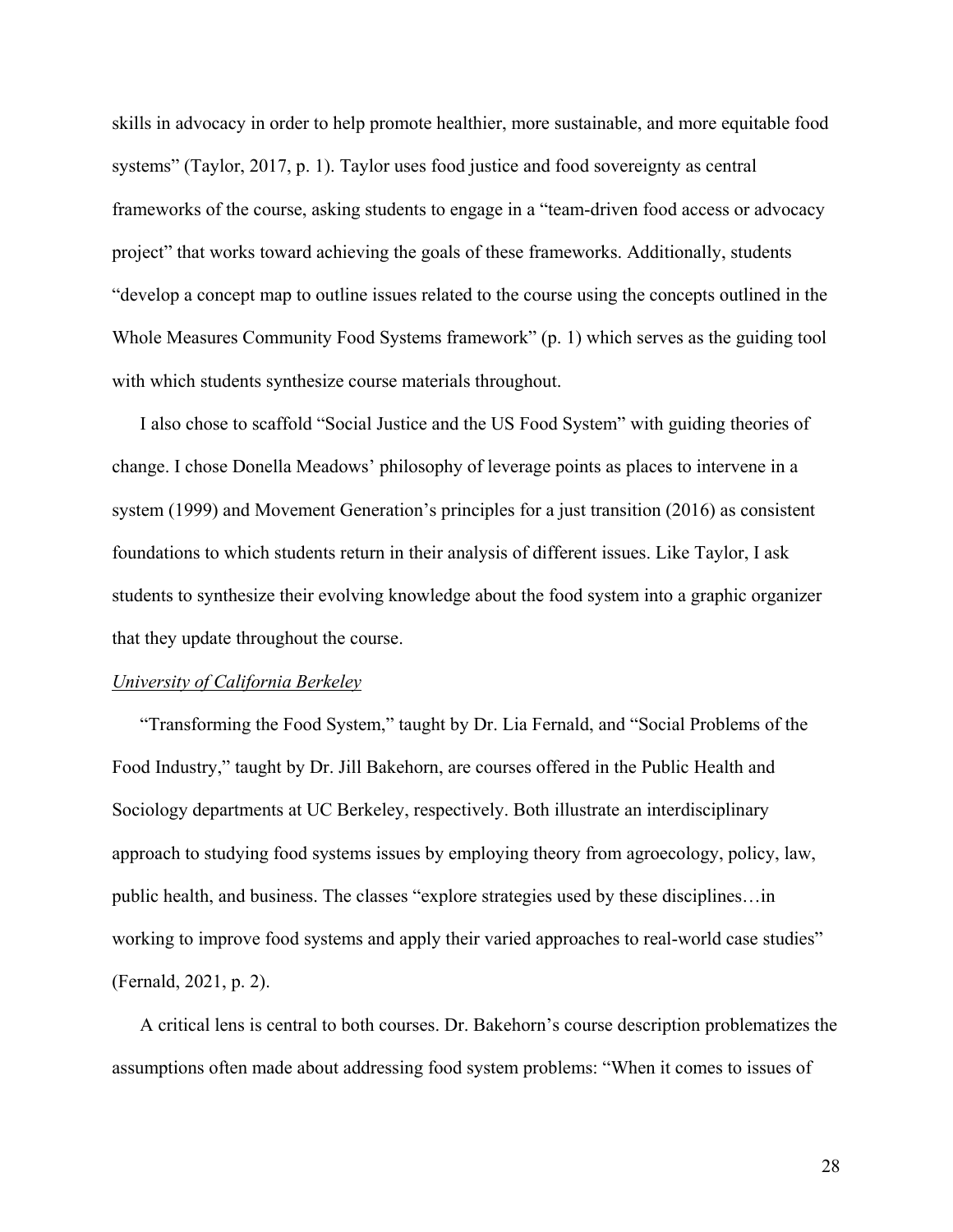health and eating habits, many argue it is up to the individual to choose healthy foods and maintain good health… But in this class you find that matters of health are not as simple as individual choice. We will look at structural components of the food industry that constrain choice and actually impede good health" (Bakehorn, 2016, p. 1). This objective is supported by an assignment that asks students to present a visual representation of the food system ("based on [their] current understanding-- there is no right or wrong answer!" [p. 12]) to the class at the beginning, midpoint, and end of the semester. I drew inspiration from the interdisciplinary and critical pedagogy employed by these two courses, and from their use of ongoing projects as tools for exploring students' changing perspectives over the course of a semester.

#### *University of California Davis*

A class titled "Food Systems" is offered in the Community and Regional Development department at UC Davis. Instructor Kate Munden-Dixon poses essential questions about food in her course overview, priming students for critical inquiry into structural food systems issues. Within a longer list, Munden-Dixon asks, "Do you ever think about your food, where it comes from, and how it got to your plate? …Why are farmworkers an exploited segment of the population, what challenges exist in organizing for social justice, and where have there been successes? …Who benefits most and who and what is most harmed, by the current social and environmental arrangements that put food on our plates?" (Munden-Dixon, 2018, p. 1). In my own syllabus, I include weekly essential questions to guide students' inquiry as they connect assigned resources to overarching themes.

This course at UC Davis also emphasizes critical reflection and experiential learning, as explained in the student goals section of the syllabus. Munden-Dixon asks students to "build [their] own understanding of ideas and concepts by integrating them into [their] own experiences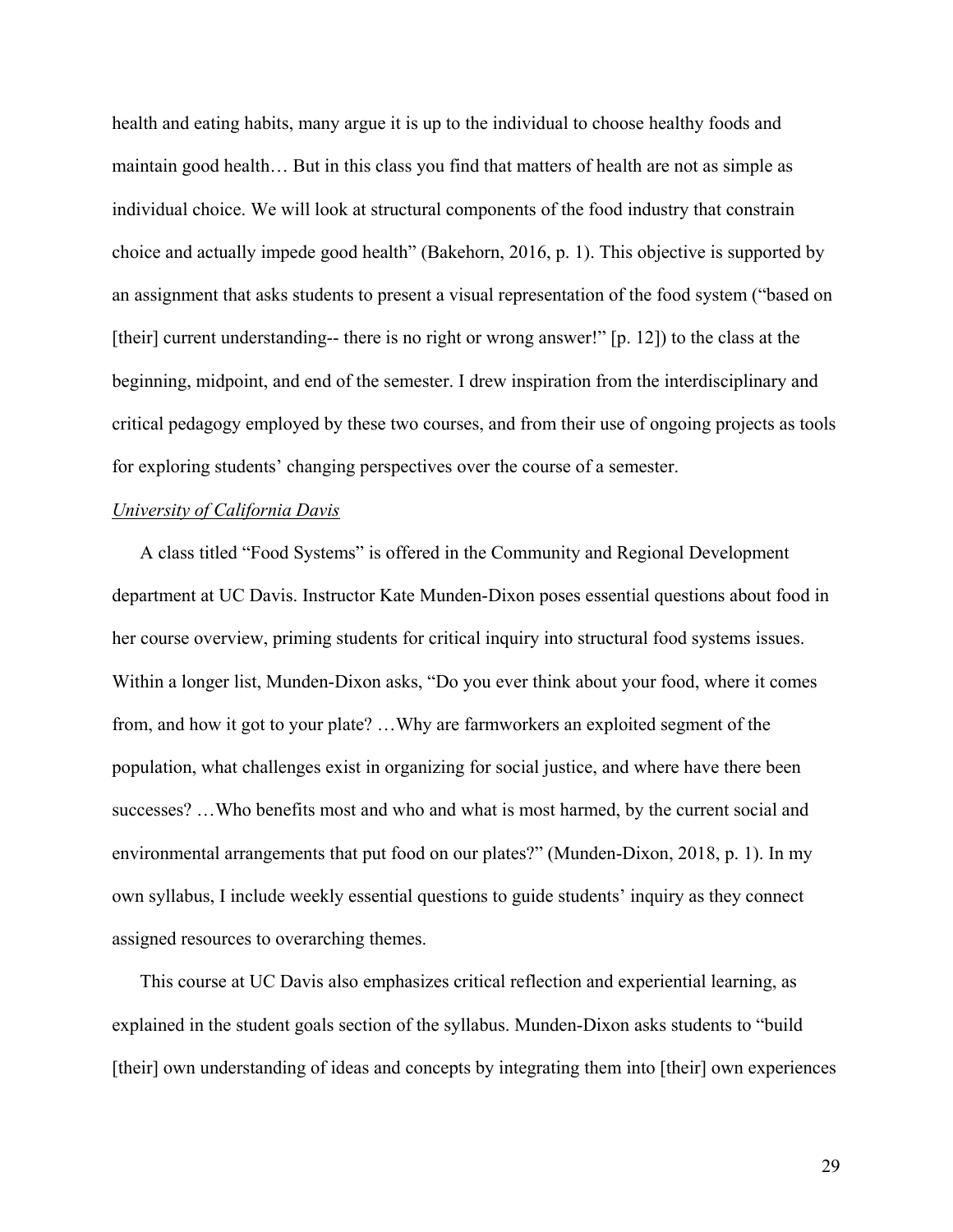and knowledge, and by using them to think and reason" (p. 2). She identifies developing critical thinking and evaluative skills, rather than simply learning the material, as the pivotal work of the course. I found this transparency in introducing course goals for both students and instructors to be compelling, and included parallel "goals for me" and "goals for you" sections in my syllabus.

#### *College of the Atlantic*

Dr. Kourtney Collum at the College of the Atlantic teaches a "Transforming Food Systems" course that "critically examines capitalist food systems with particular attention to the ways constructs such as race, class, gender, politics, and economics shape our interactions with food" (Collum, 2021, p. 1). In an email, Dr. Collum shared with me that she has continued to evolve her teaching methods in order to better facilitate this goal. She reflected that one of the most useful changes she has made in recent years is to assign readings "that contradict each other so that students can analyze them critically…and identify the ways in which arguments support or contradict one another." I sought to emulate this approach by dividing resources that showcase different perspectives between the small reading groups. I hope to facilitate students' critical thinking skills by structuring discussion in a way that encourages them to reconcile diverging views on our essential questions.

#### <span id="page-30-0"></span>*Application at The University of Vermont*

My time as a student at the University of Vermont has also influenced my approach to creating "Social Justice and the US Food System." In the Food Systems master's program, I have explored the powerful nexus of food and social justice through coursework and teaching. However, I have also seen a gap in the existing courses offered at UVM that would be filled by a class that comprehensively connects food systems to social justice issues.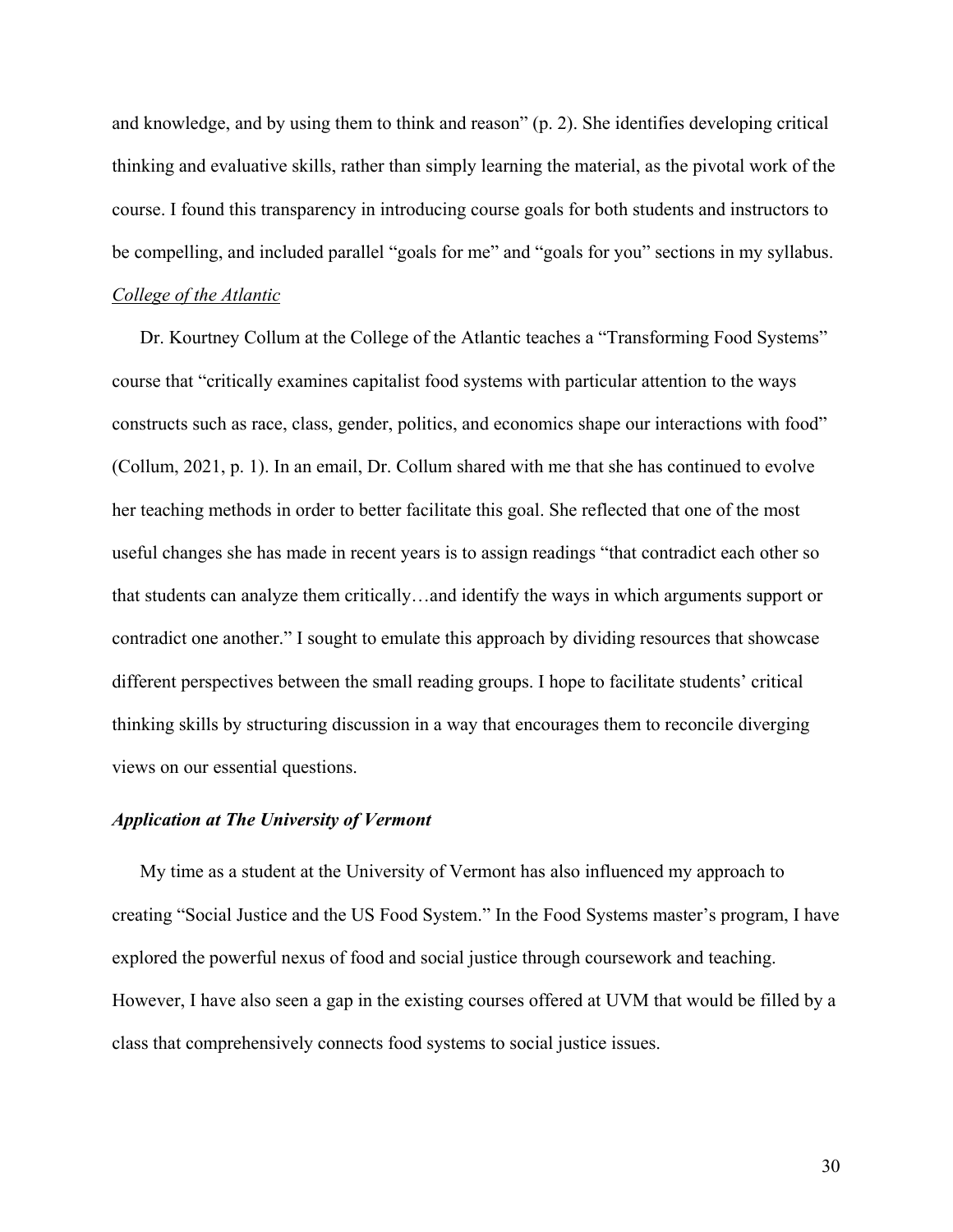The university's principal mission declares a commitment to "prepar[ing] students to be accountable leaders who will bring to their work dedication to the global community, a grasp of complexity, effective problem-solving and communication skills, and an enduring commitment to learning and ethical conduct" (University of Vermont, 2022a). UVM also describes itself as a global leader in food systems education, emphasizing its graduates' capacity to "address some of the most challenging problems of contemporary food systems," including "equitable distribution and fair labor practices" (University of Vermont, 2022b).

Food Systems programs at UVM position students to examine social justice issues from a food-centric perspective in several of its core classes. For example, master's students in the graduate seminar titled "Food, Society, and Policy" analyze intersectional oppression in the food system, and study food justice and food sovereignty as alternatives to the dominant food regime (T. Mares, 2019). The Plant and Soil Science department offers "Agroecology, Food Sovereignty, and Social Movements" as a graduate course that explores social justice and food sovereignty topics through an agroecological lens. Undergraduates are also introduced to these subject areas, including gender-, racial-, and class-based discrimination—and efforts to combat these issues—in the introductory course Community Development and Applied Economics course "US Food: Social Equity and Development" (Burke & Brooks, 2022).

While these classes provide an important window into the overlapping social justice concerns that manifest within the food system, their broader subject areas do not allow for the depth of inquiry I propose in "Social Justice and the US Food System." A critical focus on questions of social justice as they intersect with the food system is the central work of this proposed class. Including such an undergraduate course in its offerings would represent an important step for the Food Systems program to fulfill its goals of developing "solutions to global food systems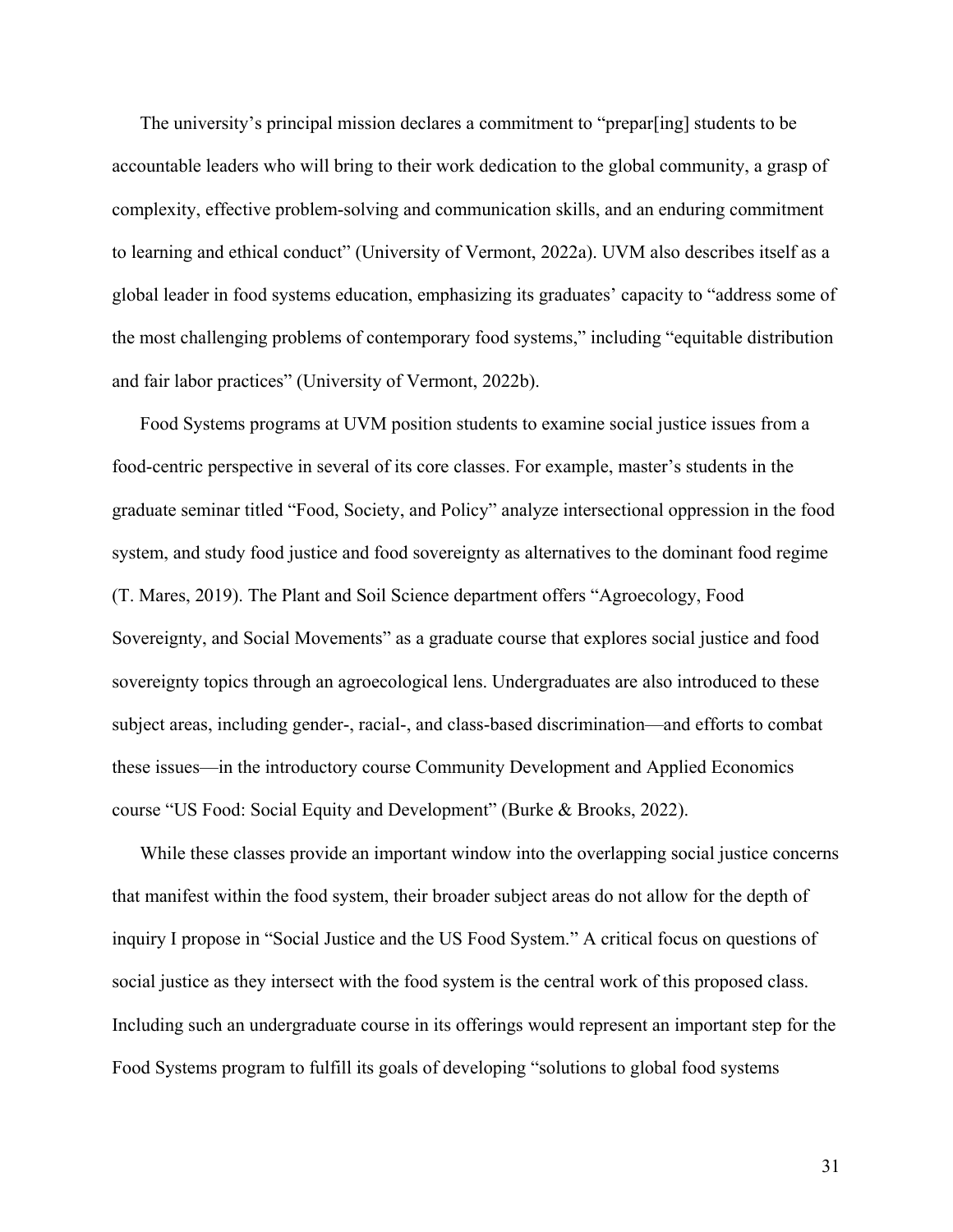challenges through world-class transdisciplinary research, teaching, and outreach dedicated to improving economic, ecological, and human wellbeing" (University of Vermont, 2022b).

My concept for this class is outlined in the syllabus that follows. I have organized "Social Justice and the US Food System" as a mid-level undergraduate course that meets two times per week for the purpose of this document. However, I intend for the course to be scalable both in its format and its intended audience; it can serve as an introductory course or an advanced seminar in the university setting. I also intend to make these course materials publicly available as an outline for a reading and discussion group. The tradition of popular education is important to critical pedagogy in general and this project in particular, and by disseminating this syllabus as an open-access book club guide I hope to honor that history. I hope to experiment with a mixed discussion format in the future, in which students taking "Social Justice and the US Food System" as a university course meet with members of a library book club version of the class to discuss the touchstone texts together.

The course materials for "Social Justice and the US Food System" also strive to reflect my commitment to accessibility outside of the university. Though there are a handful of peerreviewed journal articles throughout the class, I rely more heavily on sources that are openaccess or available through public libraries. These materials represent a wider cross-section of knowledge than the exclusionary claims to expertise recognized within the confines of academic publishing. In the instances where I do include a source that requires a subscription or is otherwise more difficult to access, I try to offer an alternative that introduces similar content without a paywall or institutional barrier.

I aim to ground the course's connection to place with site visits and guest speakers that embody course themes through cases studies in practice. This version of "Social Justice and the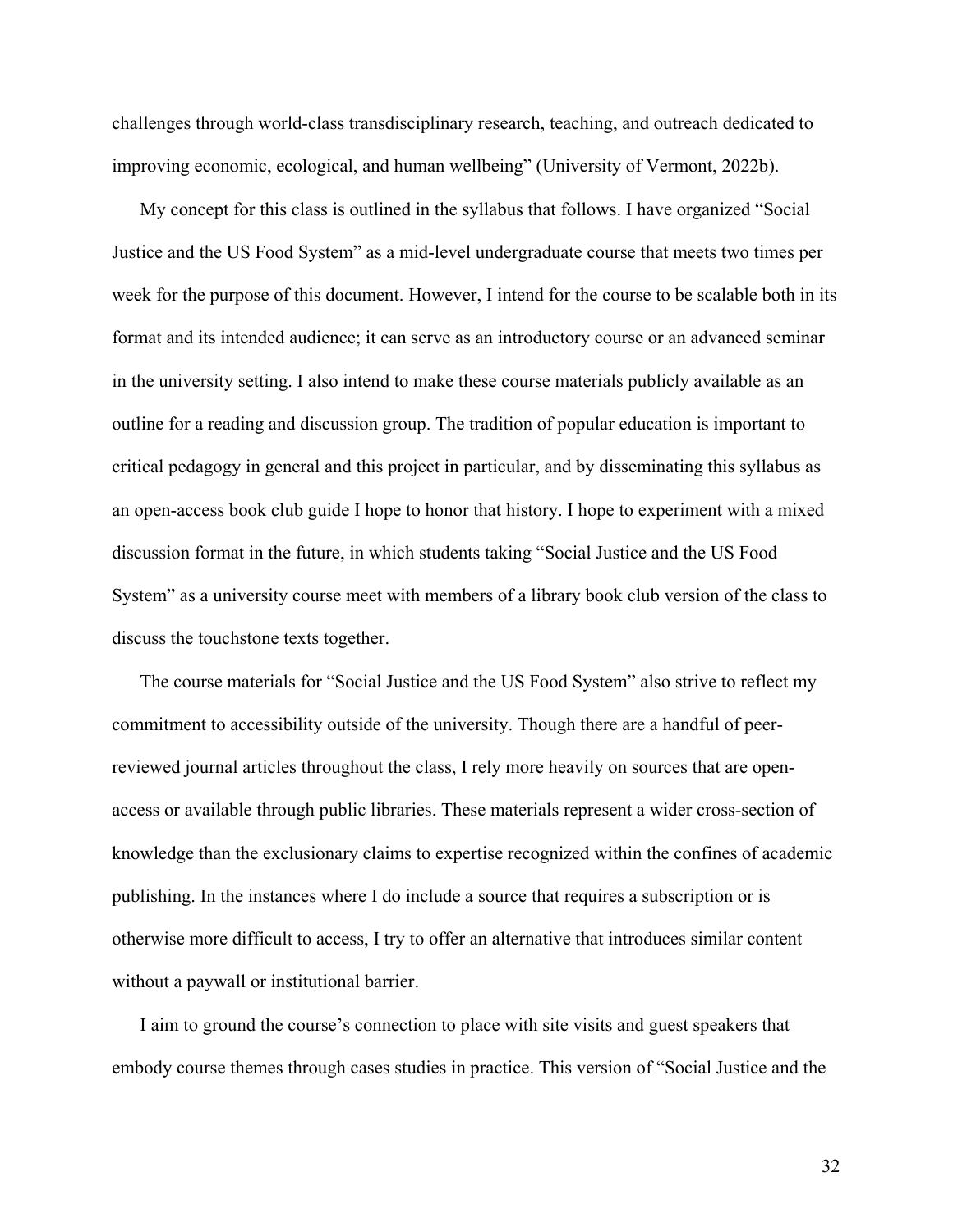US Food System" draws on resources and organizations that play a prominent role in Vermont's food landscapes. I set aside class periods for these activities in the syllabus as tentative plans to be finalized if and when "Social Justice and the US Food System" appears in the Schedule of Courses. The perspectives of food system actors in Vermont are invaluable to the project of connecting theory to practice; building relationships with the people and places actively involved in food system work is among the course's highest priorities. Experiential praxis also infuses the activities that take place within the classroom. Students work together frequently, collaborating to produce documents and visual media. In the process, they learn to value their peers as resources in the learning environment.

Each unit begins with an examination of existing problems within a dimension of the food system, followed by an exploration of ideas that show promise for creating change. This format is a response to my own undergraduate experience, during which I learned a great deal about monumental problems, and very little about how to use that knowledge to move forward with purpose. My goal is not to minimize the gravity of the challenges this class studies, but rather to pair students' understanding of problems with frameworks that demonstrate how people can and do reject defeat by manifesting principles of justice through action. I aim to be transparent in this and other organizational choices, assigning readings that present my pedagogical approach in the first unit of the class. I hope to engage students' agency in their own educational experiences by being forthcoming about my reasons behind the structure of the class.

I include an outline for an assessment schema based on writing assignments, class participation, student portfolios, and learning contracts. I aim to leave room for evaluation methods that prioritize feedback for student growth over reductive ranking systems. This approach takes inspiration from higher education scholar Jesse Stommel's work on un-grading as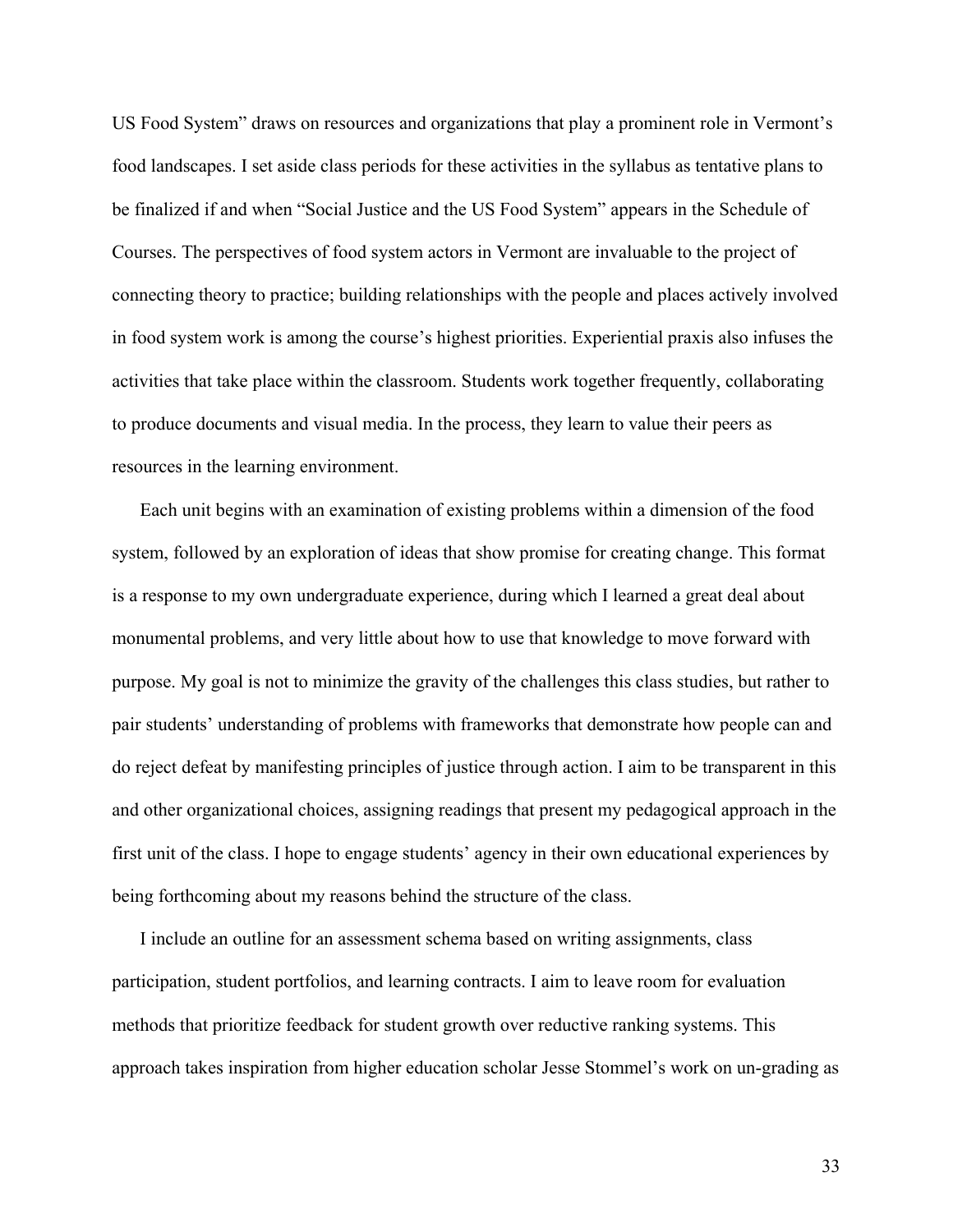a practice of critical pedagogy that "acknowledge[s] the background, context, and embodied experience that both teachers and students bring to the classroom" (Stommel, 2020). Conversations around grading that demystify the process and allow for student input can work to dismantle hierarchies in the classroom while encouraging students' sense of ownership in their learning (Kohn, 2011; Stommel, 2020). Recognizing that the mechanics of my evaluation systems will change to reflect class size, institutional requirements, and individual student groups, I hope to situate performance evaluation not as the end goal of a class, but as a means for igniting students' intrinsic motivation and valuing the complex individuality of the learning process.

<span id="page-34-0"></span>Finally, I wish to recognize that this syllabus, like the ever-shifting landscape of social justice struggles, will never be a finished product. It represents a moment in time, and will continue to evolve as a reflection of my own learning about the food system and those who shape it.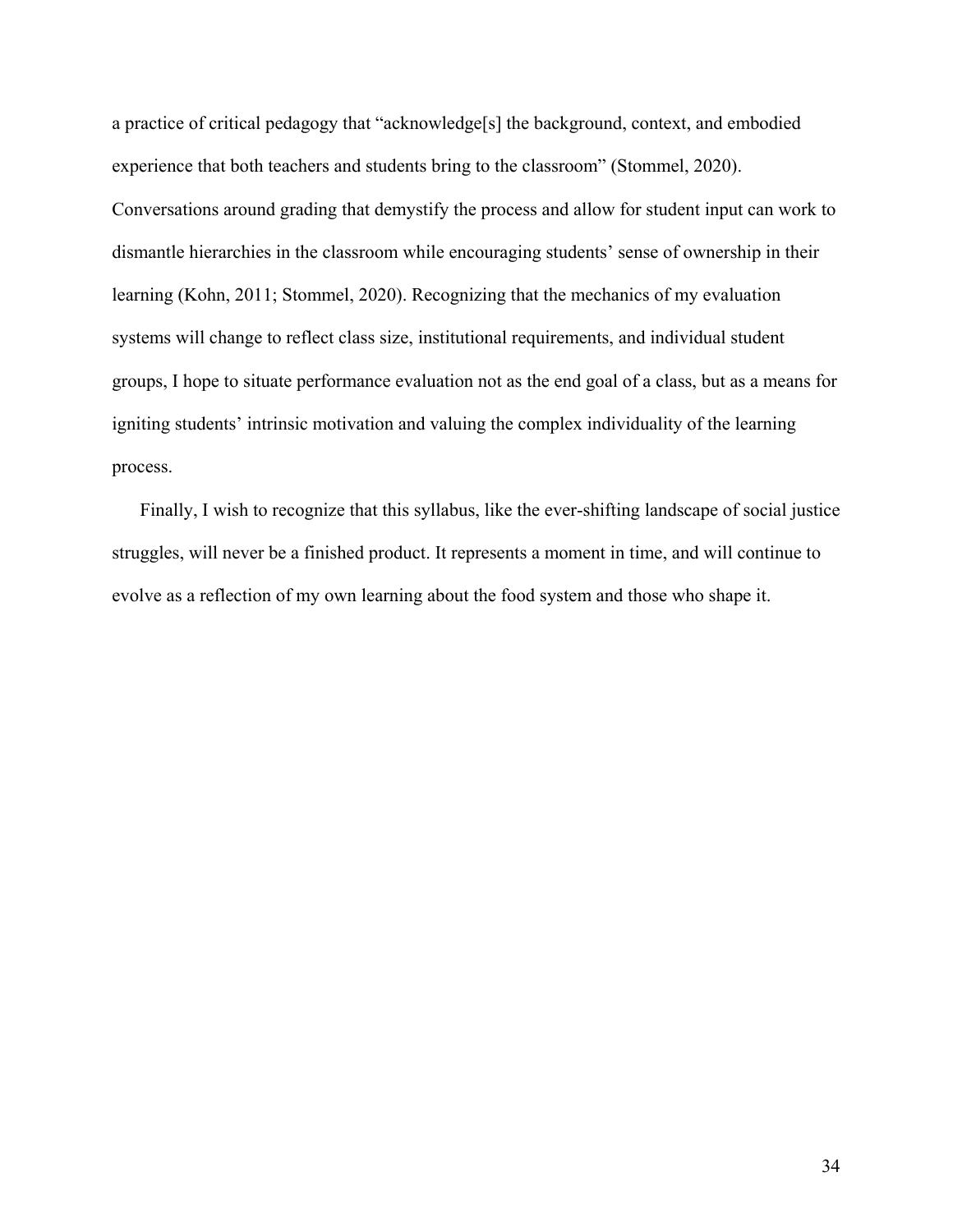# **Course syllabus**

<span id="page-35-0"></span>*Course syllabus and teaching materials available upon request. Please contact [ali.brooks@uvm.edu.](mailto:ali.brooks@uvm.edu)*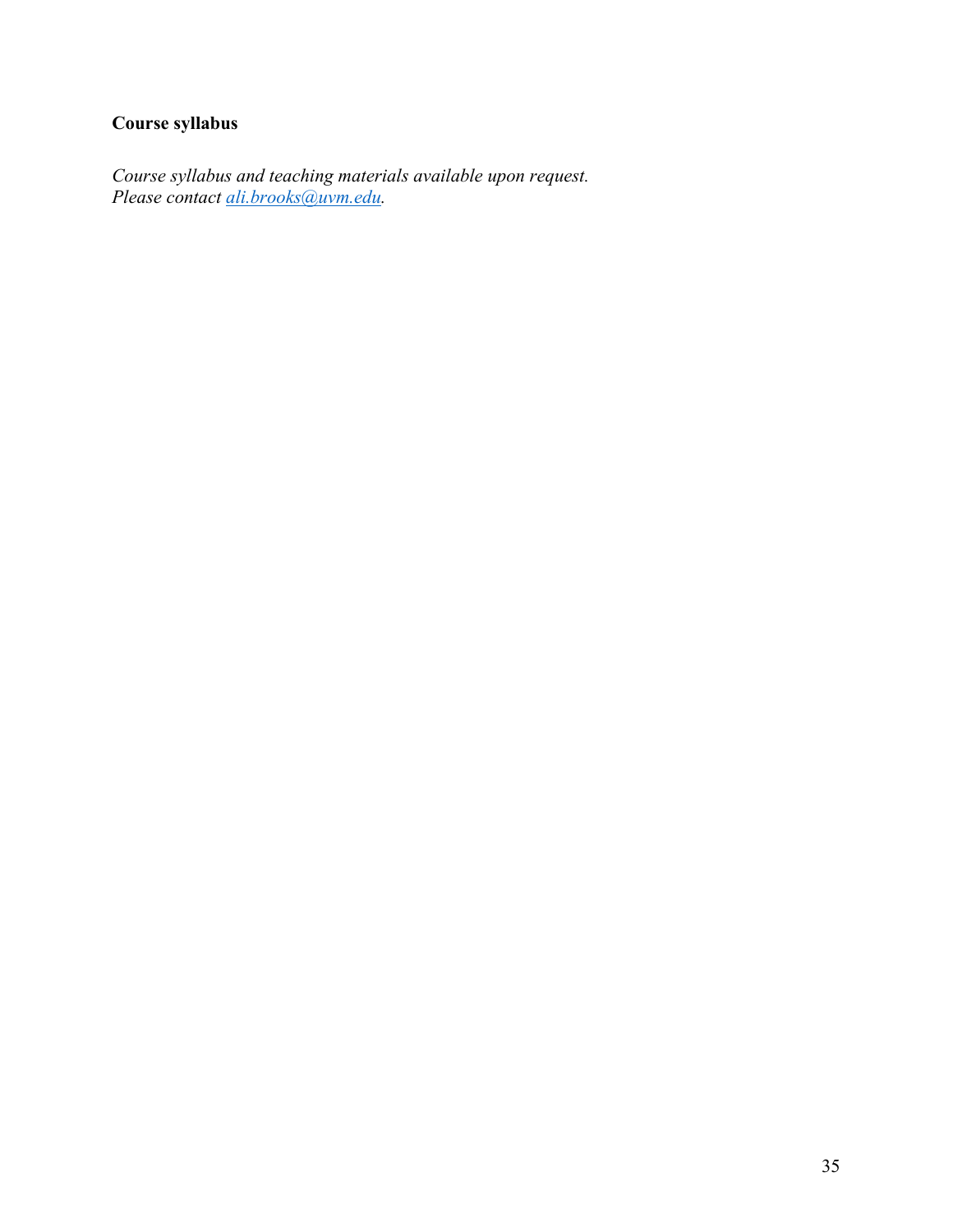#### **Works cited**

Agyeman, J. (2021). *Food justice: Critical approaches in policy and planning*.

- Alkon, A. H., & Guthman, J. (2017). The new food activism: Opposition, cooperation, and collective action. In *The New Food Activism: Opposition, Cooperation, and Collective Action*. https://doi.org/10.1080/15528014.2018.1433944
- Allen, P. L., & Sachs, C. E. (1991). The social side of sustainability: Class, gender and race. *Science as Culture*, *2*(4), 569–590. https://doi.org/10.1080/09505439109526328
- Anderson, C. R., Bruil, J., Chappell, M. J., Kiss, C., & Pimbert, M. P. (2021). Agroecology now! Transformations towards more just and sustainable food systems. In *Agroecology and Sustainable Food Systems* (Vol. 45, Issue 10). https://doi.org/10.1080/21683565.2021.1952363
- Anderson, J. D. (2015). Eleventh annual Brown lecture in education research: A long shadow: The American pursuit of political justice and education equality. *Educational Researcher*, *44*(6), 319–335. https://doi.org/10.3102/0013189X15601427
- Bakehorn, J. (2016). *Social problems of the food industry*.
- Born, B., & Purcell, M. (2006). Avoiding the local trap: Scale and food systems in planning research. *Journal of Planning Education and Research*, *26*(2), 195–207. https://doi.org/10.1177/0739456X06291389
- Boud, D., Keogh, R., & Walker, D. (2013). Reflection: Turning experience into learning. In D. Boud, R. Keogh, & D. Walker (Eds.), *Reflection: Turning Experience into Learning* (1st ed.). Routledge. https://doi.org/10.4324/9781315059051
- Breunig, M. (2005). Turning experiential education and critical pedagogy theory into praxis. *Journal of Experiential Education*, *28*(2), 106–122. https://doi.org/10.1177/105382590502800205
- Brookfield, S. (1996). Experiential pedagogy: Grounding teaching in students' learning. *Journal of Experiential Education*, *19*(2), 62–68. https://doi.org/10.1177/105382599601900202
- Brookfield, S. (2016). So exactly what is critical about critical reflection? In *Researching Critical Reflection: Multidisciplinary Perspectives* (pp. 11–23).
- Burdick, J. M. (2014). "Good for you and good to you": The importance of emphasizing race when radicalizing students around the food movement. *Radical Teacher*, *98*, 22–30. https://doi.org/10.5195/rt.2014.72
- Burke, M., & Brooks, A. (2022). *U.S. food, social equity, and development*.
- Carver, R. (1996). Theory for practice: A framework for thinking about experiential education. *Journal of Experiential Education*, *19*(1), 8–13. https://doi.org/10.1177/105382599601900102
- Cermak, M. J., Christiansen, J. A., Finnegan, A. C., Gleeson, A. P., White, S. K., & Leach, D. K. (2011). Displacing activism? The impact of international service trips on understandings of social change. *Education, Citizenship and Social Justice*, *6*(1), 5–19. https://doi.org/10.1177/1746197910397915
- Choules, K. (2007). Social change education: Context matters. *Adult Education Quarterly*, *57*(2), 159–176. https://doi.org/10.1177/0741713606293912
- Clark, S., Byker, C., Niewolny, K., & Helms, J. (2013). Framing an undergraduate minor through the civic agriculture and food systems curriculum. *NACTA Journal*, *57*(2), 56.
- Collins, J. M. (1997). Becoming a critically reflective teacher. *The Journal of Continuing Education in Nursing*, *28*(2), 94–94. https://doi.org/10.3928/0022-0124-19970301-12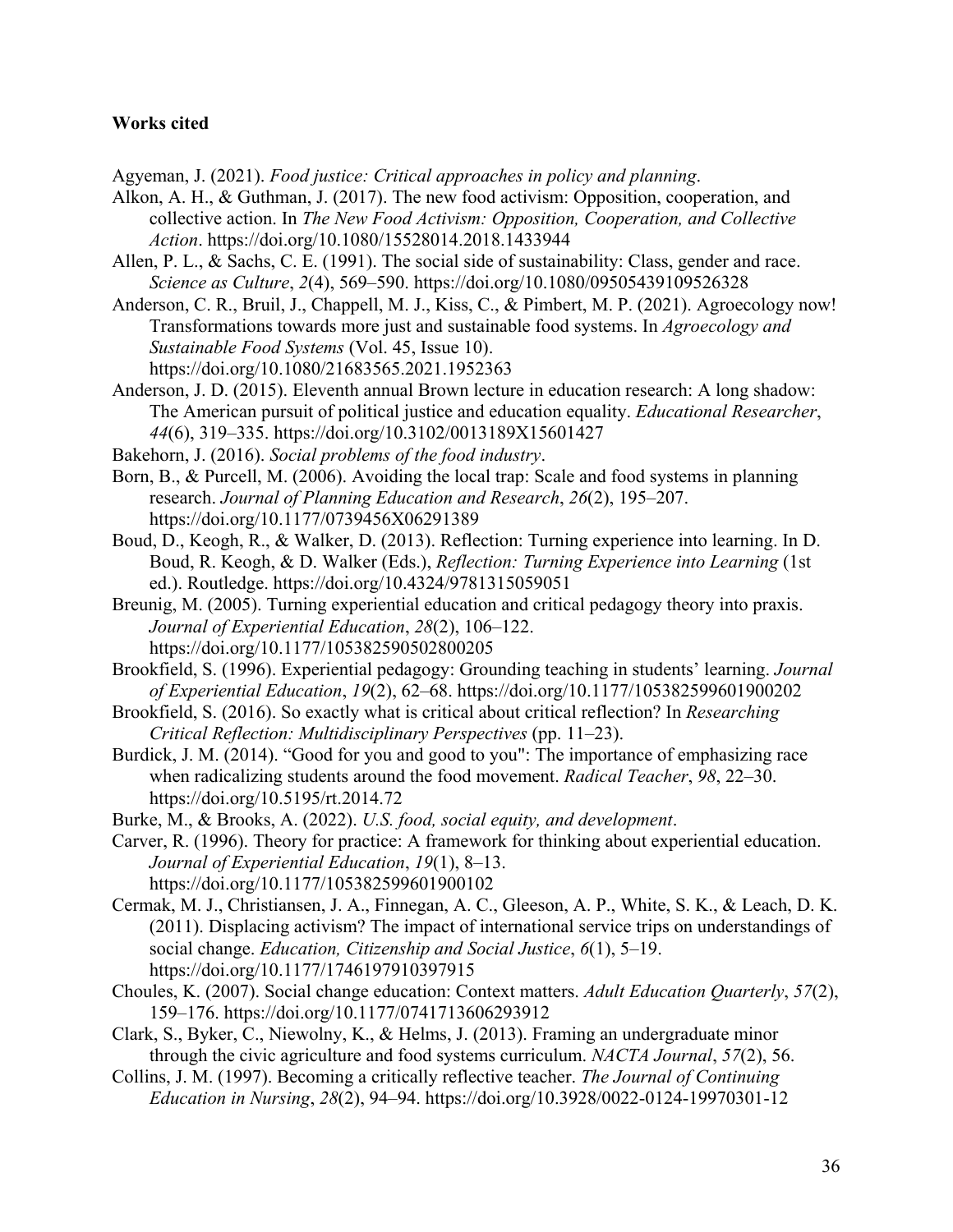Collins, P. H. (1992). Black feminist thought: Knowledge, consciousness, and the politics of empowerment. *Contemporary Sociology*, *21*(1), 132. https://doi.org/10.2307/2074808 Collum, K. (2021). *Transforming food systems*.

Declaration of the International Forum for Agroecology, Nyéléni, Mali: 27 February 2015. (2015). *Development*, *58*(2–3), 163–168. https://doi.org/10.1057/s41301-016-0014-4

Dewey, J. (1986). Experience and education. *Educational Forum*, *50*(3), 242–252. https://doi.org/10.1080/00131728609335764

Dover, A. G. (2013). Teaching for social justice: From conceptual frameworks to classroom practices. *Multicultural Perspectives*, *15*(1), 3–11. https://doi.org/10.1080/15210960.2013.754285

Elder, L., & Paul, R. (2005). The miniature guide to the art of asking essential questions. *Thinking*, 1–34. www.criticalthinking.org

Fenwick, T. (2011). Radicalizing learning: Adult education for a just world. In *Journal of European Industrial Training* (Vol. 35, Issue 6, pp. 625–628). John Wiley. https://doi.org/10.1108/03090591111150149

Fernald, L. (2021). *Transforming the food system: From agroecology to population health*.

Food Chain Workers Alliance. (2012). *The hands that feed us: Challenges and opportunities for workers along the food chain*. 85. http://foodchainworkers.org/wpcontent/uploads/2012/06/Hands-That-Feed-Us-Report.pdf

Francis, C. A., Jordan, N., Porter, P., Breland, T. A., Lieblein, G., Salomonsson, L., Sriskandarajah, N., Wiedenhoeft, M., DeHaan, R., Braden, I., & Langer, V. (2011). Innovative education in agroecology: Experiential learning for a sustainable agriculture. *Critical Reviews in Plant Sciences*, *30*(1–2), 226–237. https://doi.org/10.1080/07352689.2011.554497

Freire, P. (1970). *Pedagogy of the oppressed* (First). Herder and Herder.

Freire, P. (1987). *Freire for the classroom: A sourcebook for liberatory teaching* (I. Shor (Ed.); 1st ed.). Boynton/Cook.

Galt, R., Clark, S., & Parr, D. (2012). Engaging values in sustainable agriculture and food systems education: Toward an explicitly values-based pedagogical approach. *Journal of Agriculture, Food Systems, and Community Development*, 43–54. https://doi.org/10.5304/jafscd.2012.023.006

Galt, R. E., Parr, D., van Soelen Kim, J., Beckett, J., Lickter, M., & Ballard, H. (2013). Transformative food systems education in a land-grant college of agriculture: The importance of learner-centered inquiries. *Agriculture and Human Values*, *30*(1), 129–142. https://doi.org/10.1007/s10460-012-9384-8

Gibbs, G. (1988). *Learning by doing: A guide to teaching and learning*. Further Education Unit. http://www2.glos.ac.uk/gdn/gibbs/index.htm

Grande, S. (2010). Chapter 21: Red pedagogy. *Counterpoints*, *356*(TEACH BOLDLY! Letters to teachers about contemporary issues in education), 199–207. https://about.jstor.org/terms

Gray, M. (2013). *Labor and the locavore: The making of a comprehensive food ethic*. University of California Press.

Gruenewald, D. A. (2003). The best of both worlds: A critical pedagogy of place. *Educational Researcher*, *32*(4), 3–12. https://doi.org/10.3102/0013189X032004003

Guthman, J. (2008). "If they only knew": Color blindness and universalism in California alternative food institutions\*. *Professional Geographer*, *60*(3), 387–397. https://doi.org/10.1080/00330120802013679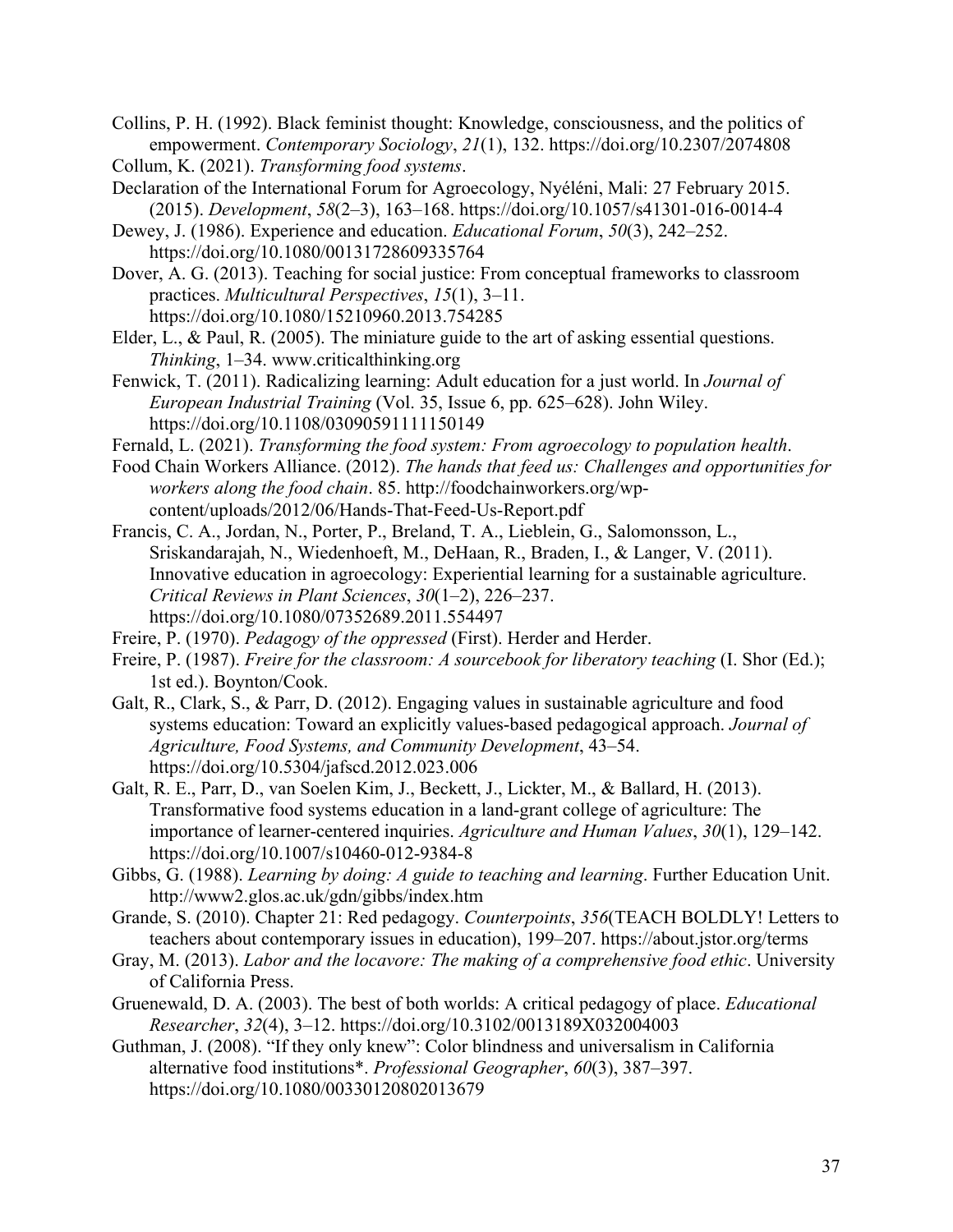- Hahn Tapper, A. J. (2013). A pedagogy of social justice education: Social identity theory, intersectionality, and empowerment. *Conflict Resolution Quarterly*, *30*(4), 411–445. https://doi.org/10.1002/crq.21072
- Harding, S. (1995). "Strong objectivity": A response to the new objectivity question. *Synthese*, *104*(3), 331–349. https://doi.org/10.1007/BF01064504
- Hilimire, K. (2016). Theory and practice of an interdisciplinary food systems curriculum. *NACTA Journal*, *60*(2), 227–233. https://doi.org/10.2307/nactajournal.60.2.227
- Hilimire, K., Gillon, S., McLaughlin, B. C., Dowd-Uribe, B., & Monsen, K. L. (2014). Food for thought: Developing curricula for sustainable food systems education programs. *Agroecology and Sustainable Food Systems*, *38*(6), 722–743. https://doi.org/10.1080/21683565.2014.881456
- Holmes, S. (2019). Fresh fruit, broken bodies: Migrant farmworkers in the United States. In *Fresh Fruit, Broken Bodies*.
- Holt-Giménez, E. (2018). *A foodie's guide to capitalism*. Monthly Review Press, Food First.
- hooks, bell. (1994). *Teaching to transgress : Education as the practice of freedom* (1st ed.). Routledge.
- Jervis, K. (1996). "How come there are no brothers on that list?": Hearing the hard questions all children ask. *Harvard Educational Review*, *66*(3), 546–576. https://doi.org/10.17763/haer.66.3.mv0034808237266r
- Kimura, A. H. (2011). Food education as food literacy: Privatized and gendered food knowledge in contemporary Japan. *Agriculture and Human Values*, *28*(4), 465–482. https://doi.org/10.1007/s10460-010-9286-6
- Klein, J. T. (1990). *Interdisciplinarity : history, theory, and practice*. Wayne State University Press.
- Kolb, D. A. (1984). Experiential learning: Experience as the source of learning and development. *Prentice Hall, Inc.*, *1984*, 20–38. https://doi.org/10.1016/B978-0-7506-7223-8.50017-4
- Ladson-Billings, G. (2017). "Makes me wanna holler": Refuting the "culture of poverty" discourse in urban schooling. *Annals of the American Academy of Political and Social Science*, *673*(1), 80–90. https://doi.org/10.1177/0002716217718793
- Lardier, D. T., Herr, K. G., Bergeson, C., Garcia-Reid, P., & Reid, R. J. (2020). Locating disconnected minoritized youth within urban community-based educational programs in an Era of Neoliberalism. *International Journal of Qualitative Studies in Education*, *33*(4), 404– 420. https://doi.org/10.1080/09518398.2019.1680902
- Lieblein, G., & Francis, C. (2007). Towards responsible action through agroecological education. *Italian Journal of Agronomy*, *2*(2), 83. https://doi.org/10.4081/ija.2007.83
- Mares, T. (2019). *FS345: Food, Society, and Policy syllabus*.
- Mares, T. M. (2019). *Life on the other border: Farmworkers and food justice in Vermont*. University of California Press.
- Marx, K. (1867). Capital: A critique of political economy. In *Circulation*.
- Mayhew, M. J., & Fernández, S. D. (2007). Pedagogical practices that contribute to social justice outcomes. *The Review of Higher Education*, *31*(1), 55–80. https://doi.org/10.1353/rhe.2007.0055
- Meadows, D. (1999). Leverage points: Places to intervene in a system. *Sustainability Institute*, 1–12.
- Meek, D., & Tarlau, R. (2015). Critical food systems education and the question of race. *Journal of Agriculture, Food Systems, and Community Development*, *5*(4), 1–5.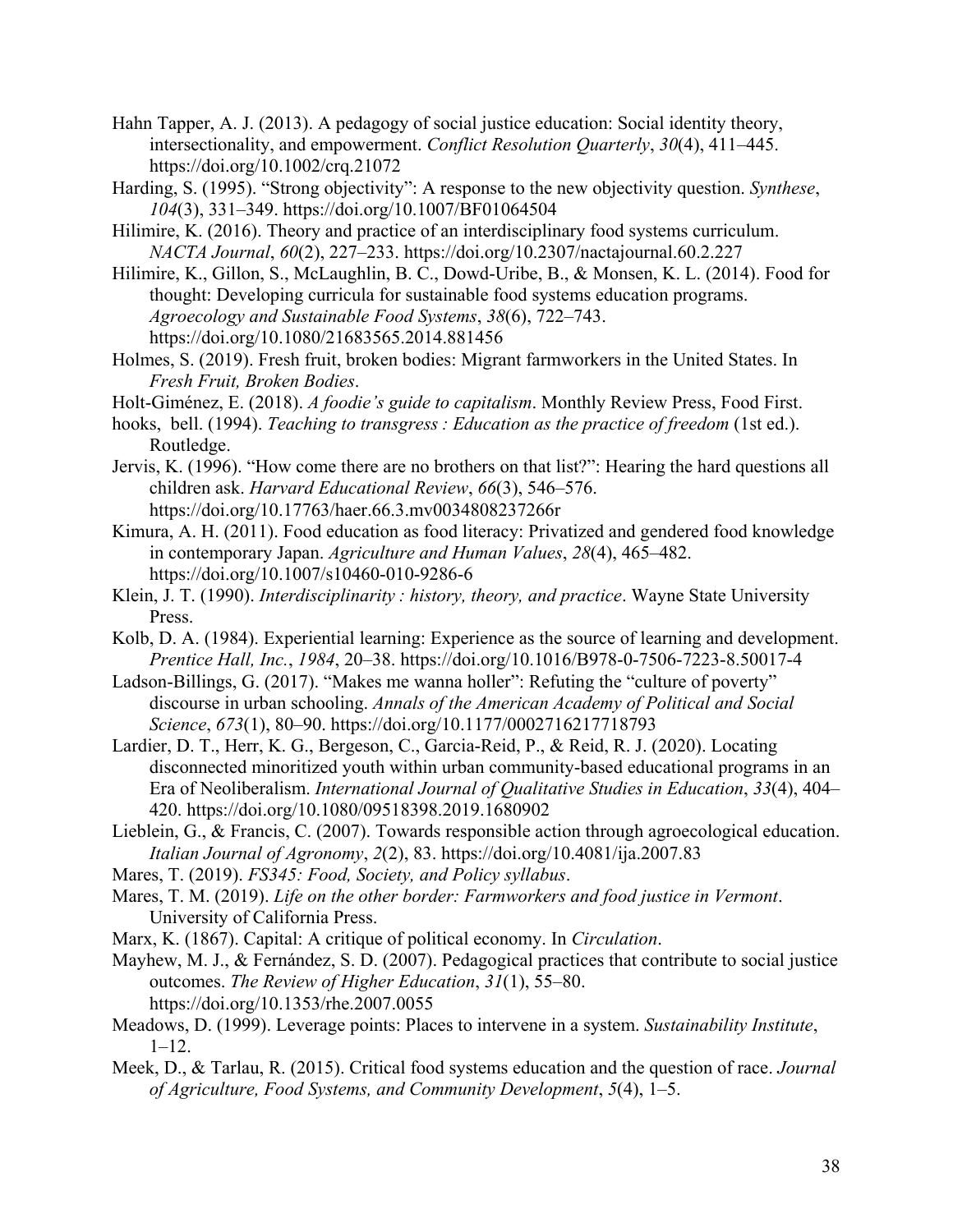https://doi.org/10.5304/jafscd.2015.054.021

- Meek, D., & Tarlau, R. (2016). Critical food systems education (CFSE): educating for food sovereignty. *Agroecology and Sustainable Food Systems*, *40*(3), 237–260. https://doi.org/10.1080/21683565.2015.1130764
- Movement Generation Justice and Ecology Project. (2016). *From banks and tanks to cooperation and caring: A strategic framework for a just transition*.

- Padilla, Y. C., Scott, J. L., & Lopez, O. (2014). Economic insecurity and access to the social safety net among latino farmworker families. *Social Work (United States)*. https://doi.org/10.1093/sw/swu013
- Parr, D. M., Trexler, C. J., Khanna, N. R., & Battisti, B. T. (2007). Designing sustainable agriculture education: Academics' suggestions for an undergraduate curriculum at a land grant university. *Agriculture and Human Values*, *24*(4), 523–533. https://doi.org/10.1007/s10460-007-9084-y
- Peterson, C. F. (2002). Preparing engaged citizens: The models of experiential education for social justice. *Frontiers: The Interdisciplinary Journal of Study Abroad*, *8*(1), 165–206. https://doi.org/10.36366/frontiers.v8i1.99
- Powell, L. J., & Wittman, H. (2018). Farm to school in British Columbia: mobilizing food literacy for food sovereignty. *Agriculture and Human Values*, *35*(1), 193–206. https://doi.org/10.1007/s10460-017-9815-7
- Rolfe, G. (2002). Reflective practice: Where now? *Nurse Education in Practice*, *2*(1), 21–29. https://doi.org/10.1054/nepr.2002.0047
- Rose, J., & Paisley, K. (2012). White privilege in experiential education: A critical reflection. *Leisure Sciences*, *34*(2), 136–154. https://doi.org/10.1080/01490400.2012.652505
- Rowat, A. C., Soh, M., Malan, H., Jensen, L., Schmidt, L., & Slusser, W. (2019). Promoting an interdisciplinary food literacy framework to cultivate critical citizenship. *Journal of American College Health*, *0*(0), 1–4. https://doi.org/10.1080/07448481.2019.1679149
- Sachs, C. (2013). Feminist food sovereignty: Crafting a new vision. *Food Sovereignty: A Critical Dialogue*.
- Sbicca, J. (2012). Growing food justice by planting an anti-oppression foundation: Opportunities and obstacles for a budding social movement. *Agriculture and Human Values*. https://doi.org/10.1007/s10460-012-9363-0
- Scott, J. (2004). The evidence of experience. In *Practicing History: New Directions in Historical Writing after the Linguistic Turn* (pp. 199–216). https://doi.org/10.1086/448612
- Sher, M., & King, S. (2015). What role, if any, can education systems play in fostering social transformation for social justice? Prospects, challenges and limitations. *European Journal of Education*, *50*(3), 250–253. https://doi.org/10.1111/ejed.12134
- Shor, I. (2019). When students have power. In *When Students Have Power*. University of Chicago Press. https://doi.org/10.7208/chicago/9780226223858.001.0001
- Storms, S. B. (2012). Preparing students for social action in a social justice education course: What works? *Equity and Excellence in Education*, *45*(4), 547–560. https://doi.org/10.1080/10665684.2012.719424
- Sumner, J. (2013). Food literacy and adult education: Learning to read the world by eating. *Canadian Journal for the Study of Adult Education*, *25*(2), 79–91. http://libproxy.temple.edu/login?url=http://search.ebscohost.com/login.aspx?direct=true&d b=eue&AN=94596007&site=ehost-live&scope=site

Munden-Dixon, K. (2018). *Food systems*.